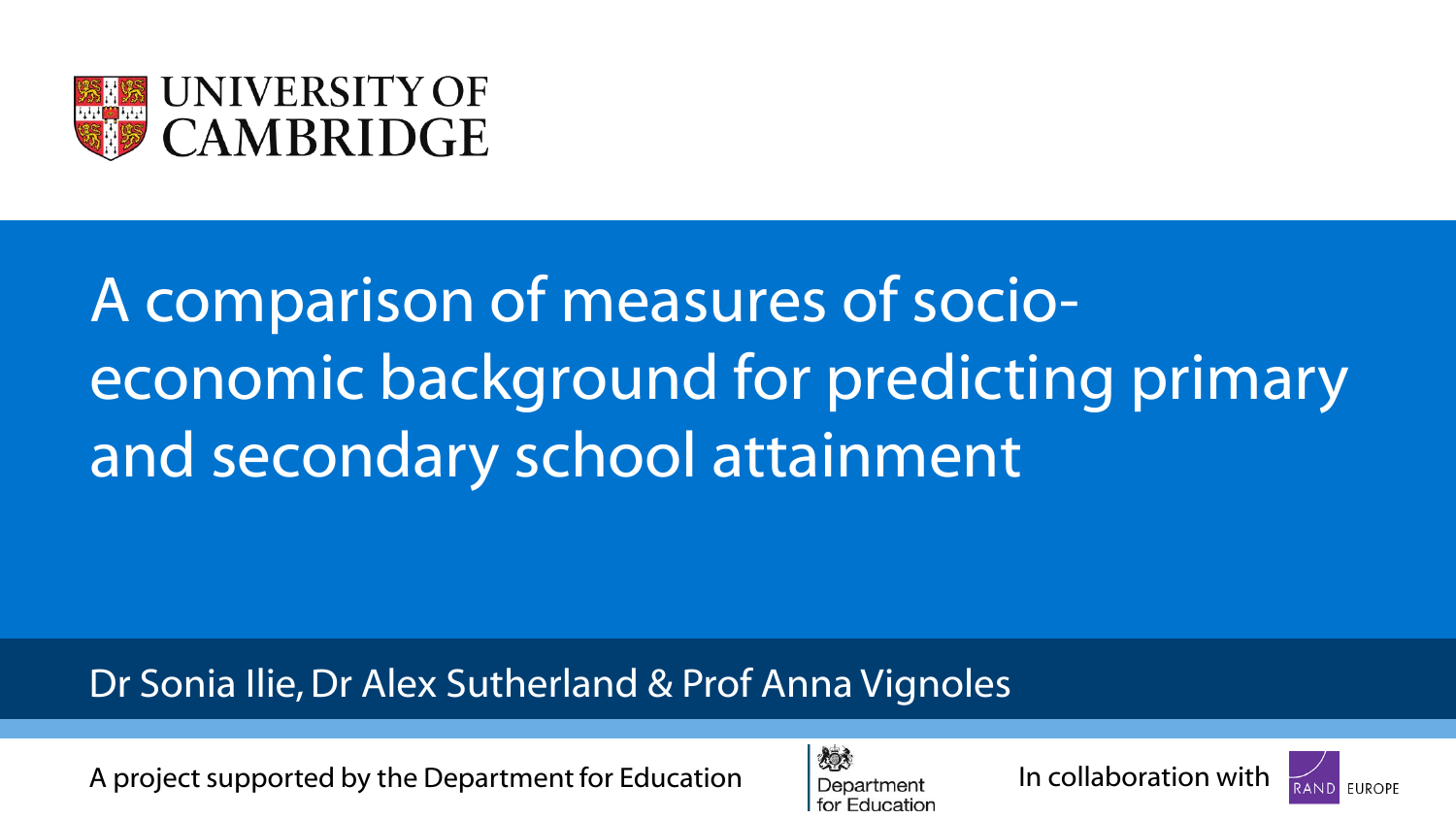

## Educational inequality The English context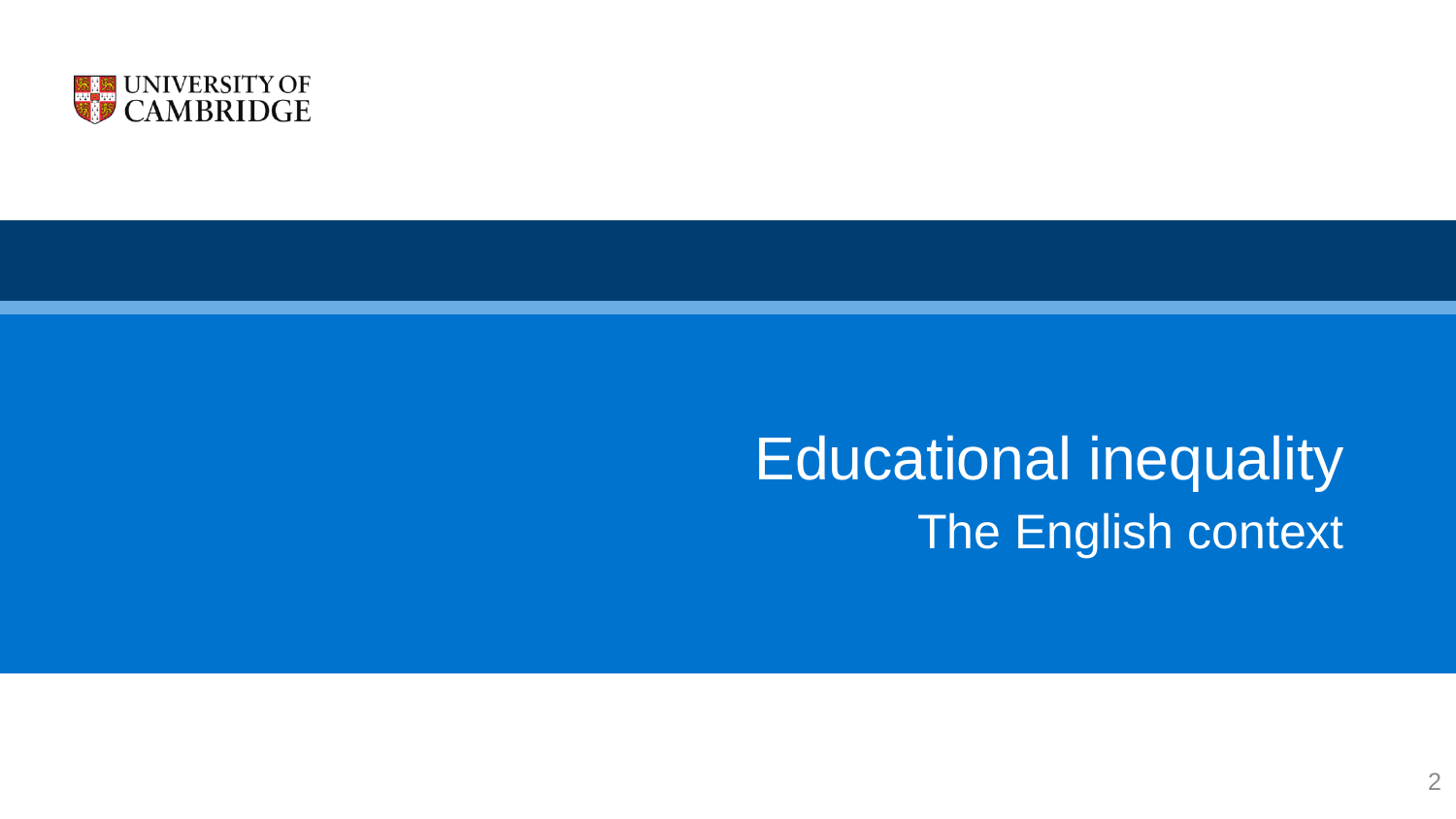Socio-economic attainment gap



## England continues to exhibit an attainment gap:

**Secondary School Outcomes (5 A\*-C grade qualifications, 2008-2013)**

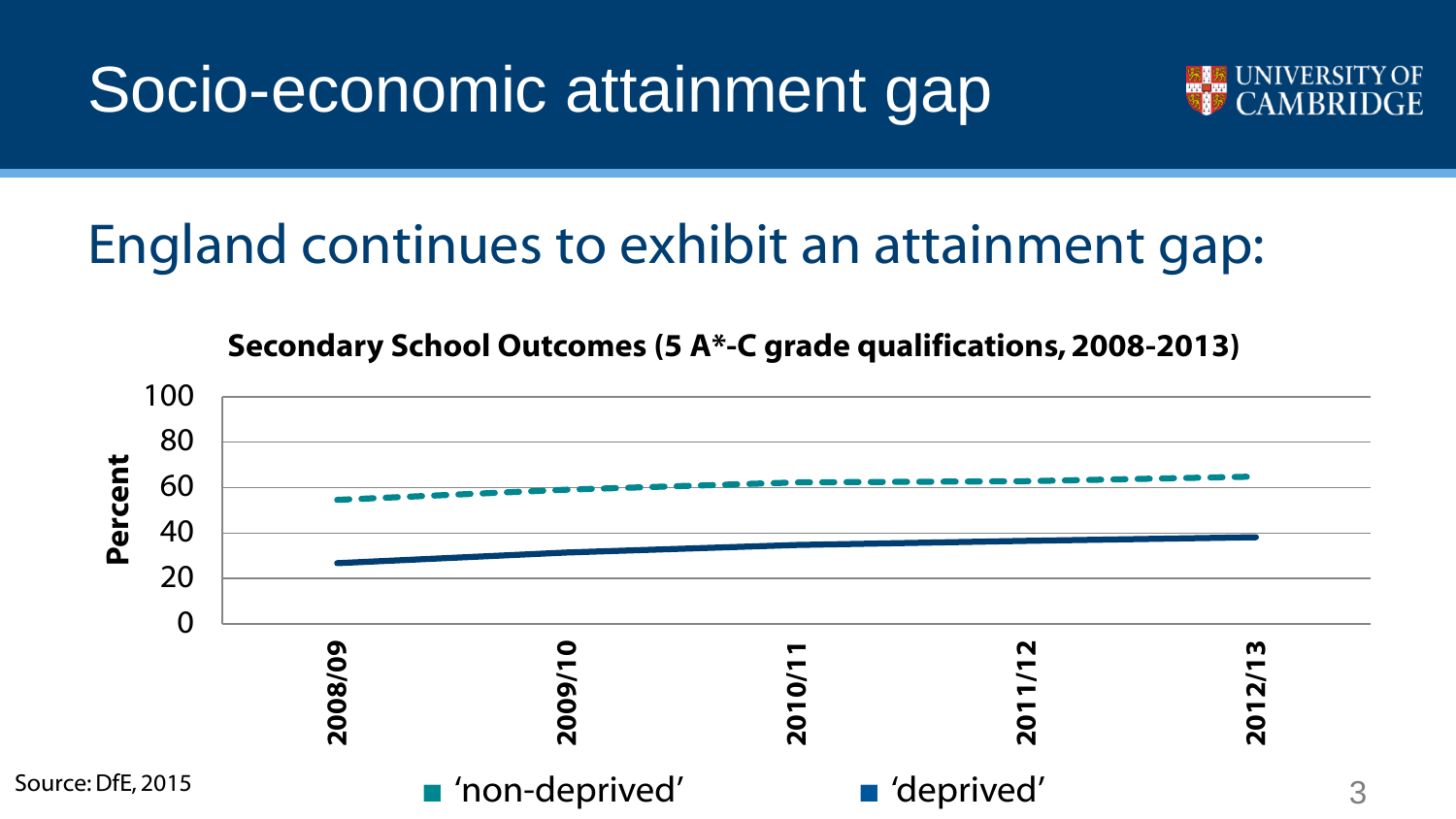# Socio-economic attainment gap





**Source: Gregg & Goodman, 2011** 4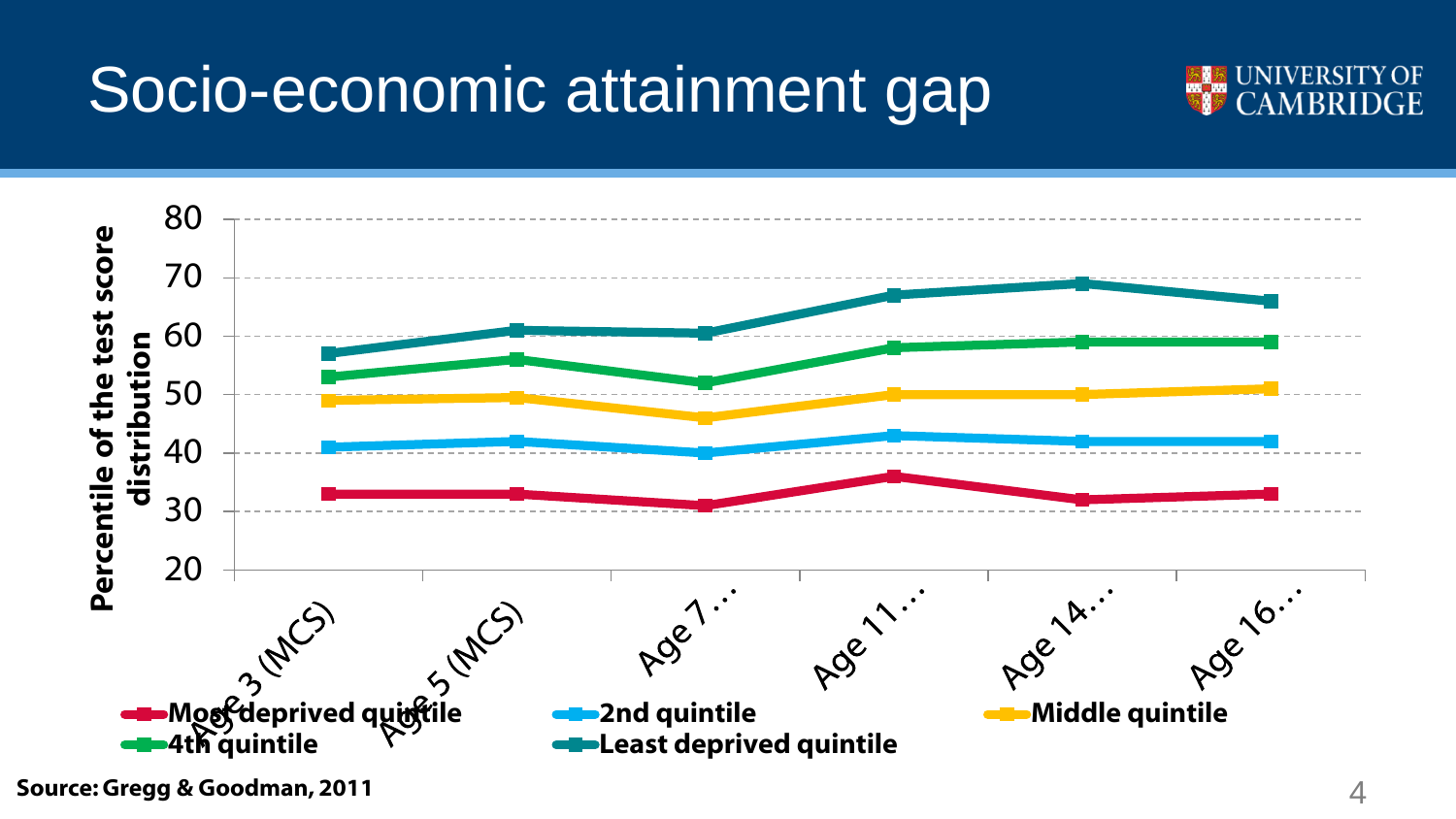

Children who are deemed to be in 'deprived' circumstances are eligible for free school meals

Schools can also receive supplementary funding, for a wide range of pupil meeting certain criteria = Pupil Premium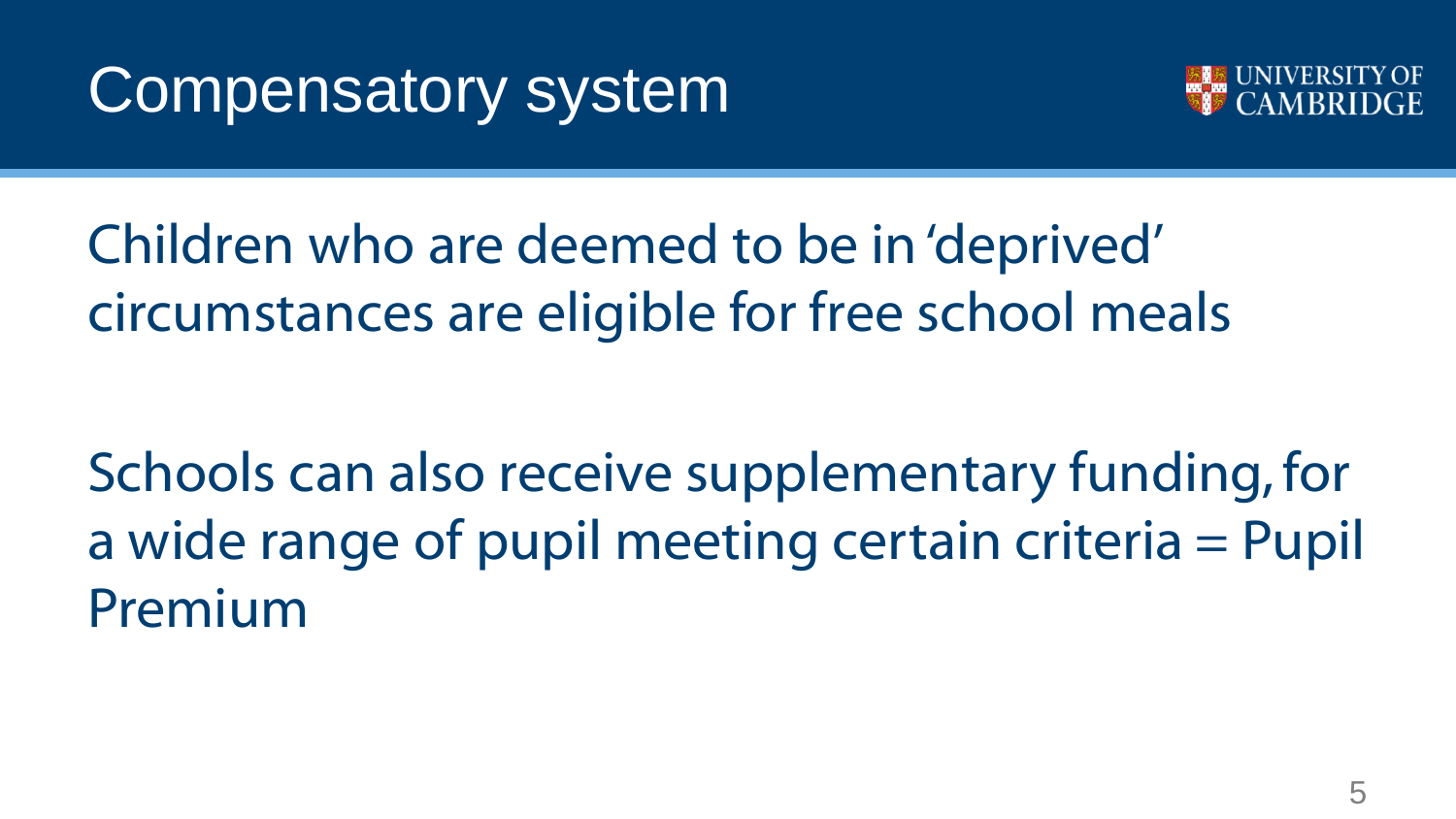# Identifying deprivation



Department for Education currently uses eligibility for Free School Meals (FSM) as the key measure to identify students from a deprived socio-economic background.

FSM eligibility is used for many purposes: allocation of funding via school formulae; allocation of the Pupil Premium; measuring the socio-economic gap in achievement.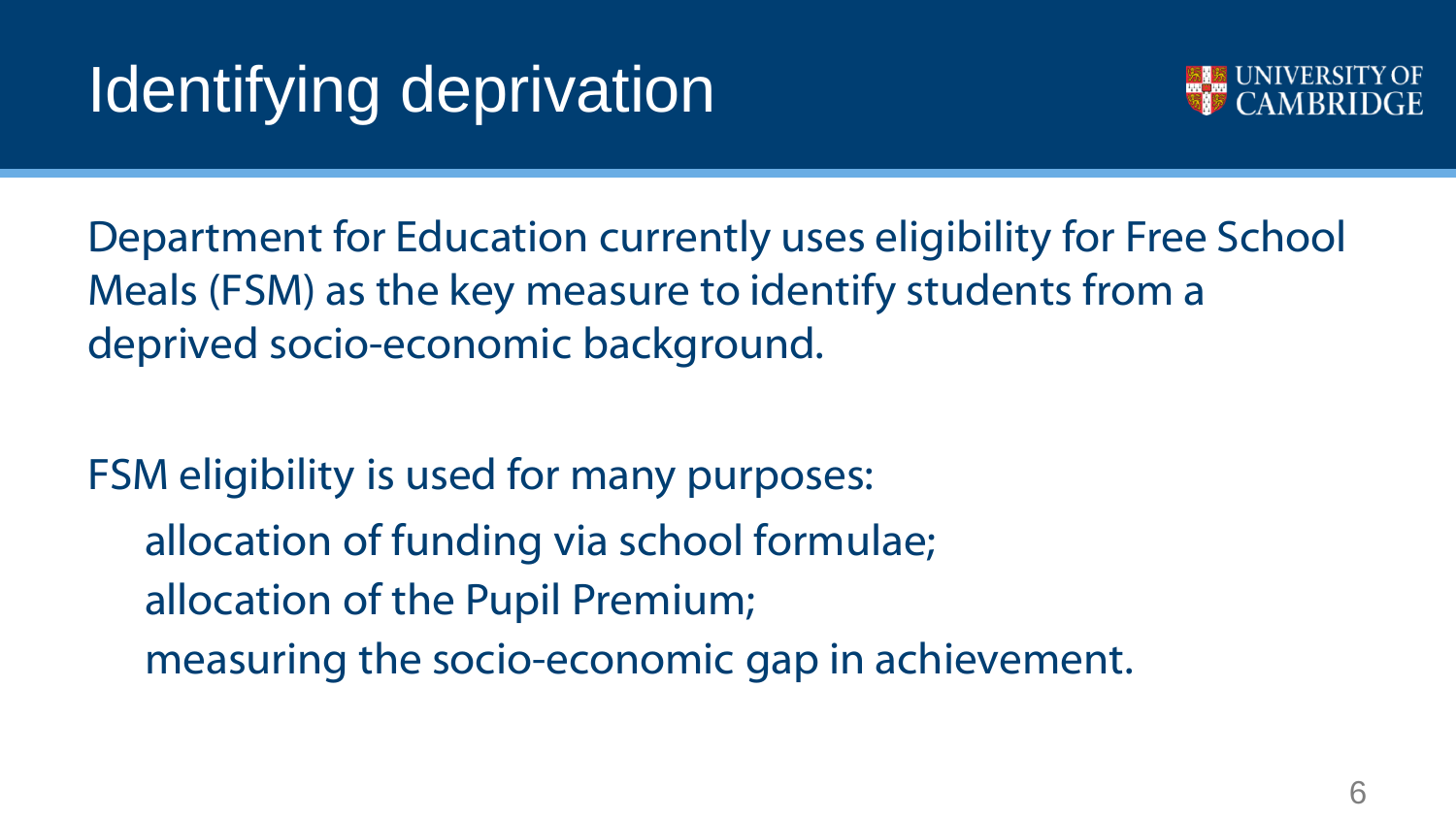# FSM eligibility criteria



Periodically reviewed. Currently:

Receipt of certain government benefits, covering: Household income below a threshold Unemployment Other special circumstances **+**

Inform school of receipt of these benefits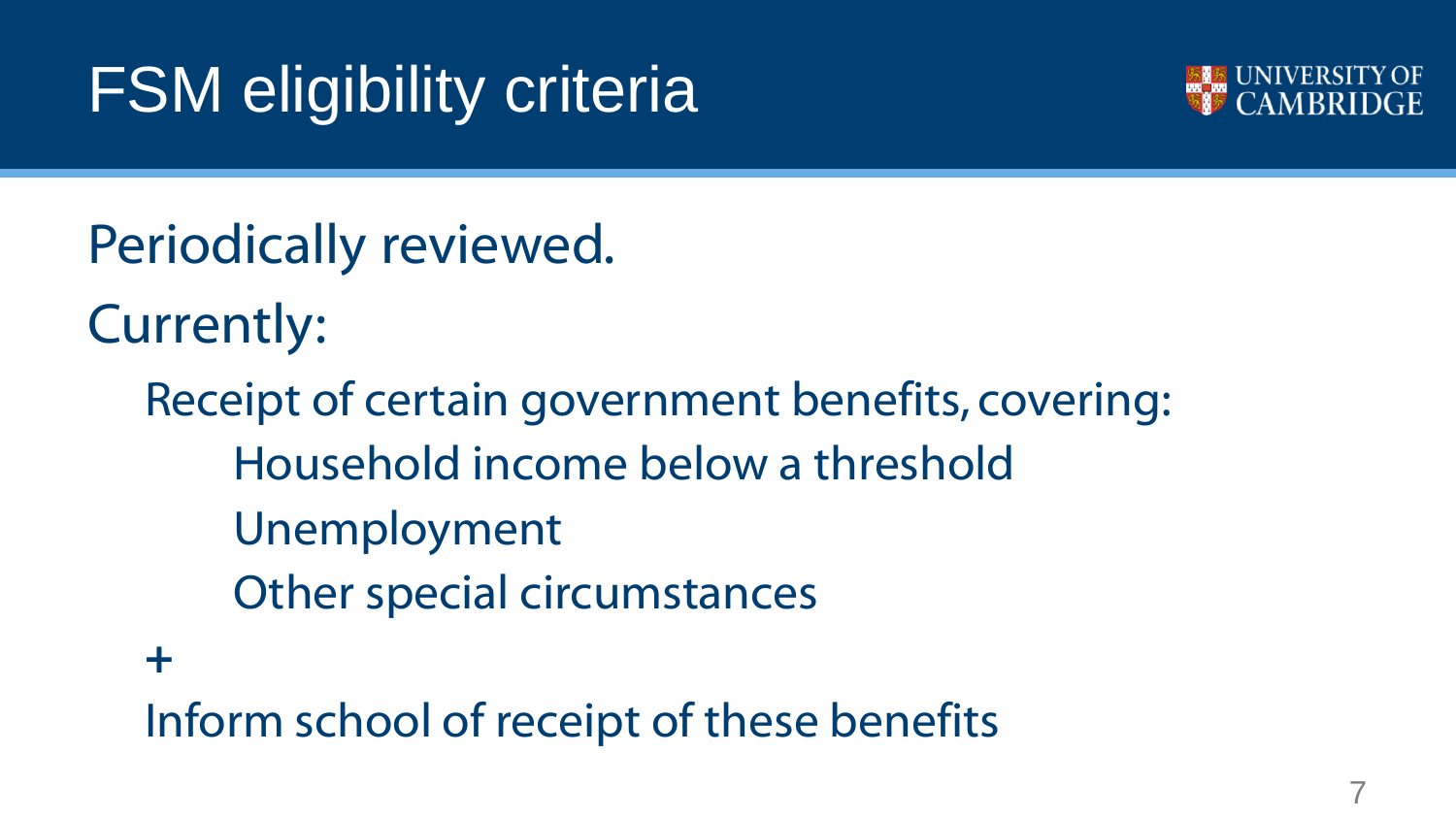# A note of caution



## FSM eligibility measure does not perfectly capture "the working poor"

## FSM eligibility not a fixed characteristic

## Eligibility ≠ Uptake

Source: Hobbs & Vignoles, 2010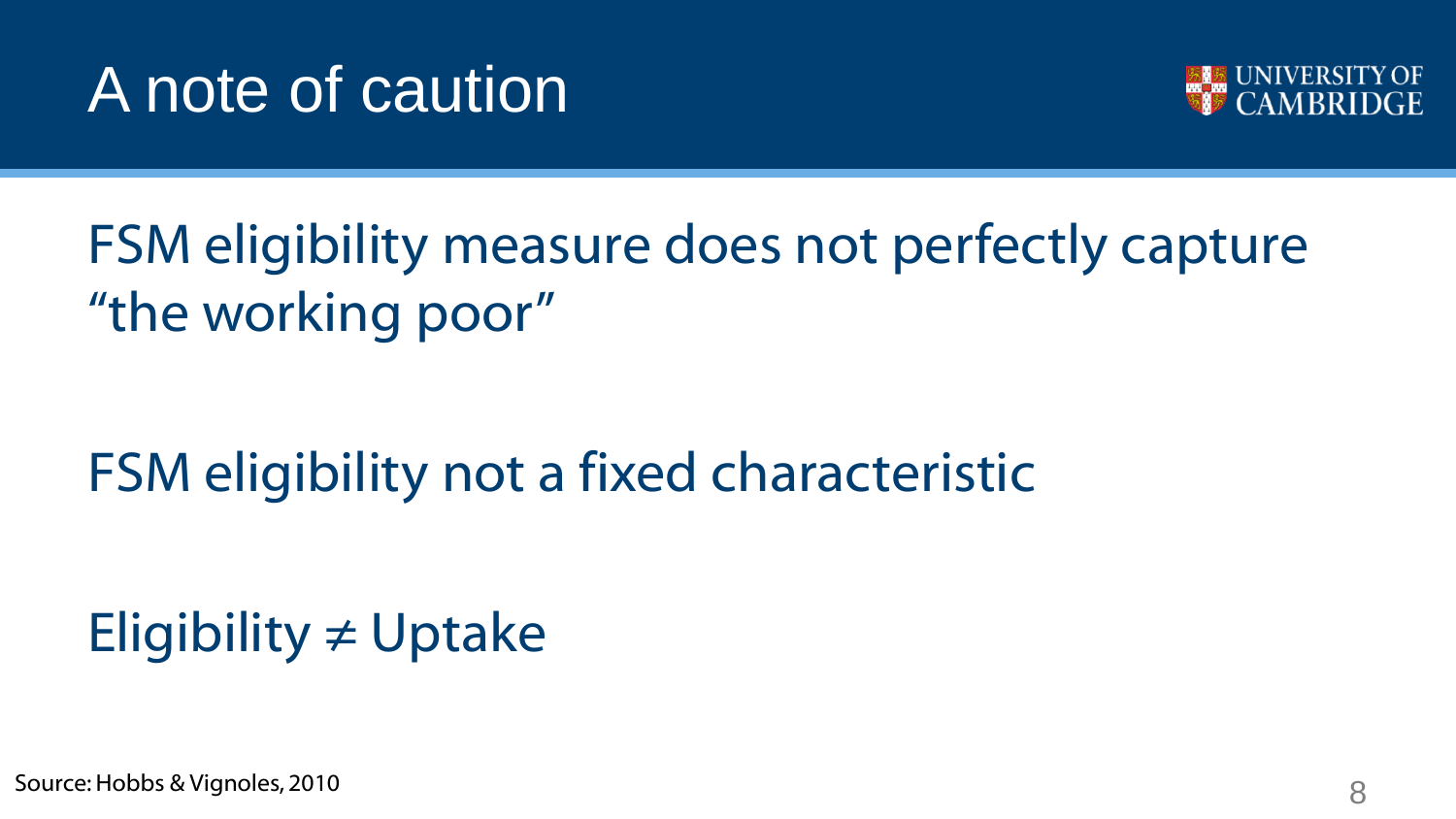



**"FSM ever 6"**

## Eligibility for free school meals at any point in the past **6** years, as identified in administrative data

Source: Treadaway, 2014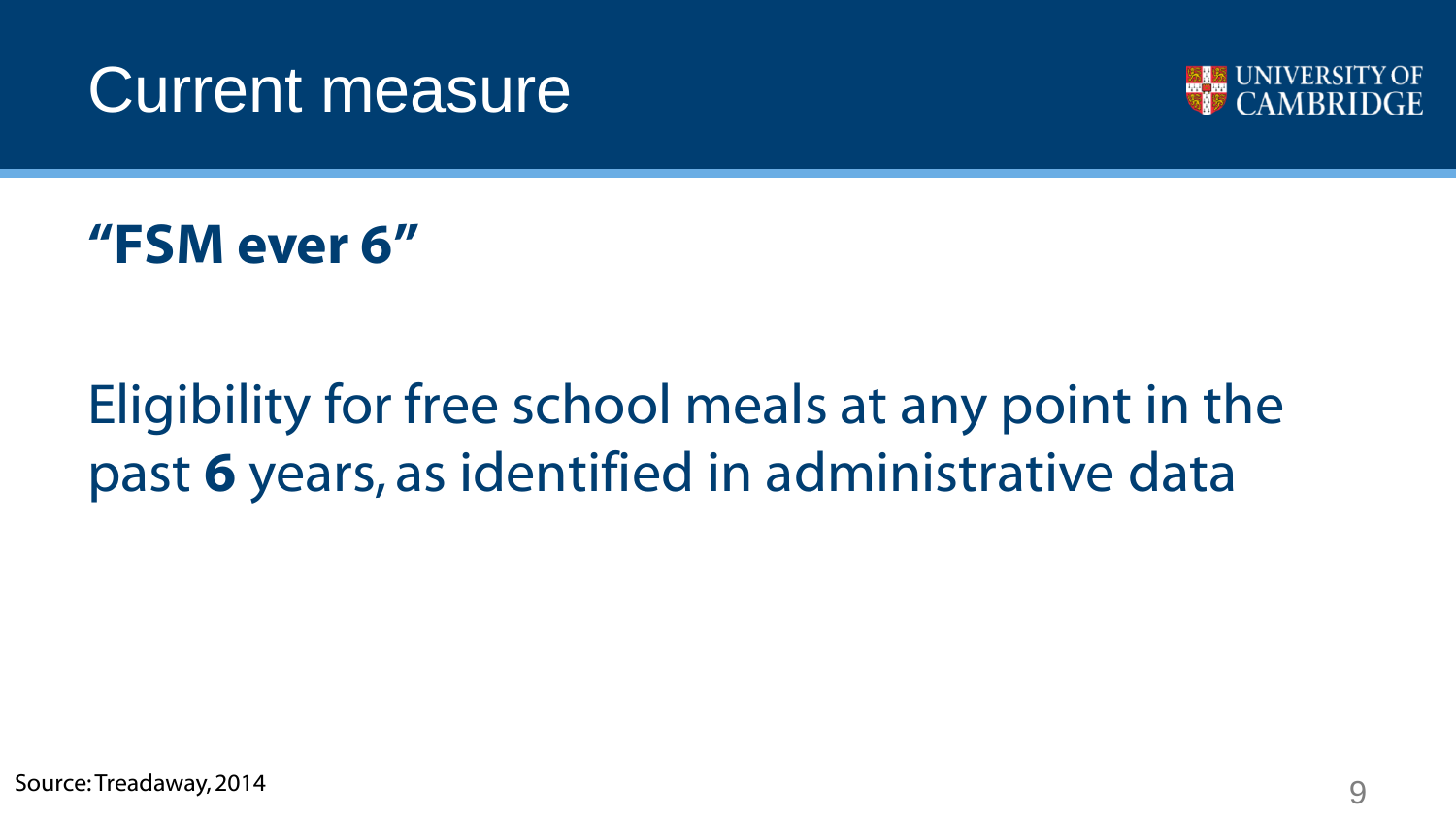

## Research into FSM Commissioned by the Department for Education

To cite this work, please use: Ilie, S., Sutherland, A., & Vignoles, A. (2017). Revisiting free school meal eligibility as a proxy for pupil socio‐economic deprivation.*British Educational Research Journal*, *43*(2), 253-274.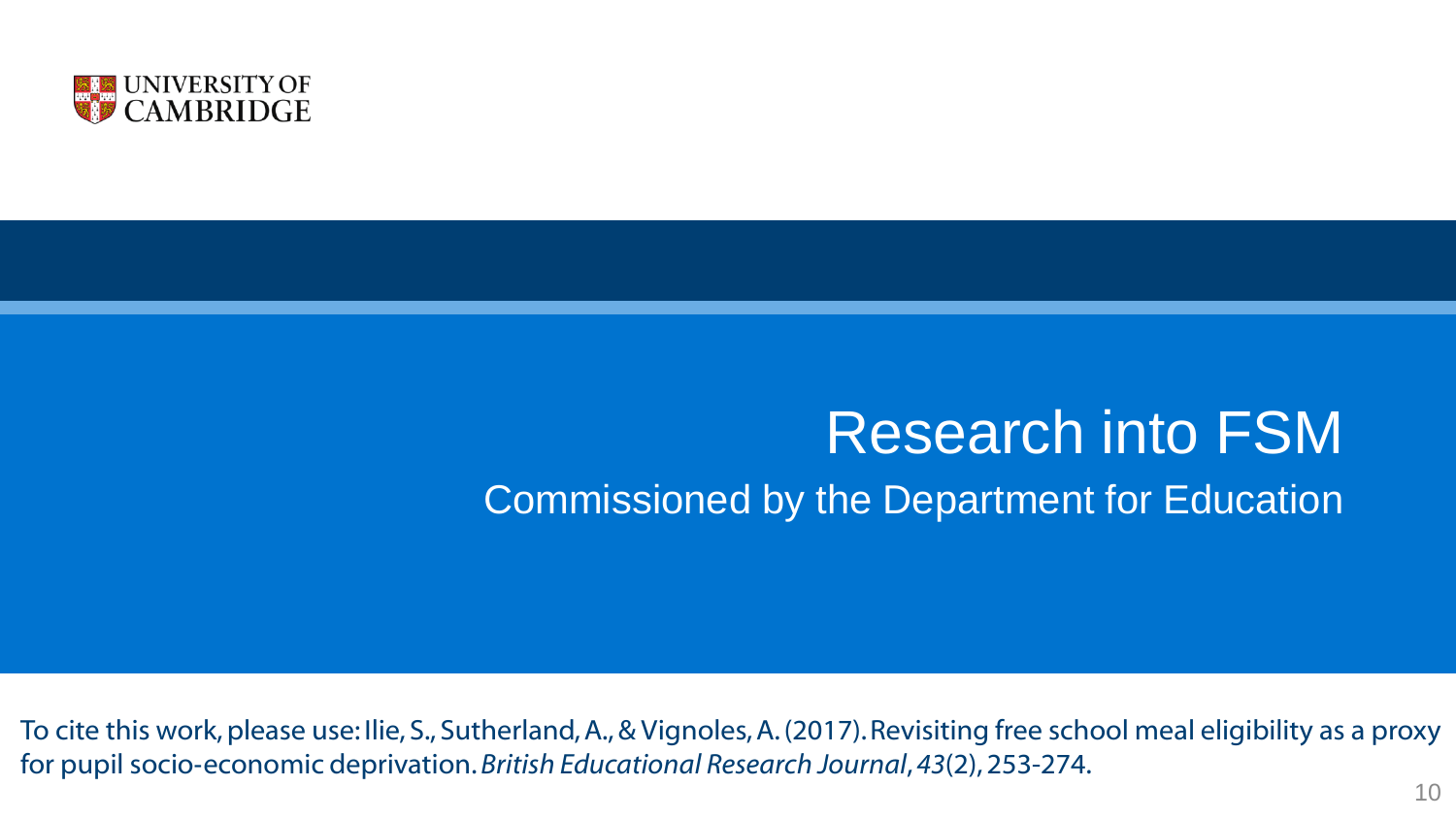## Aims of the research



# **How does Free School Meal eligibility (FSM) compare to other measures of socio-economic background in predicting pupil attainment?**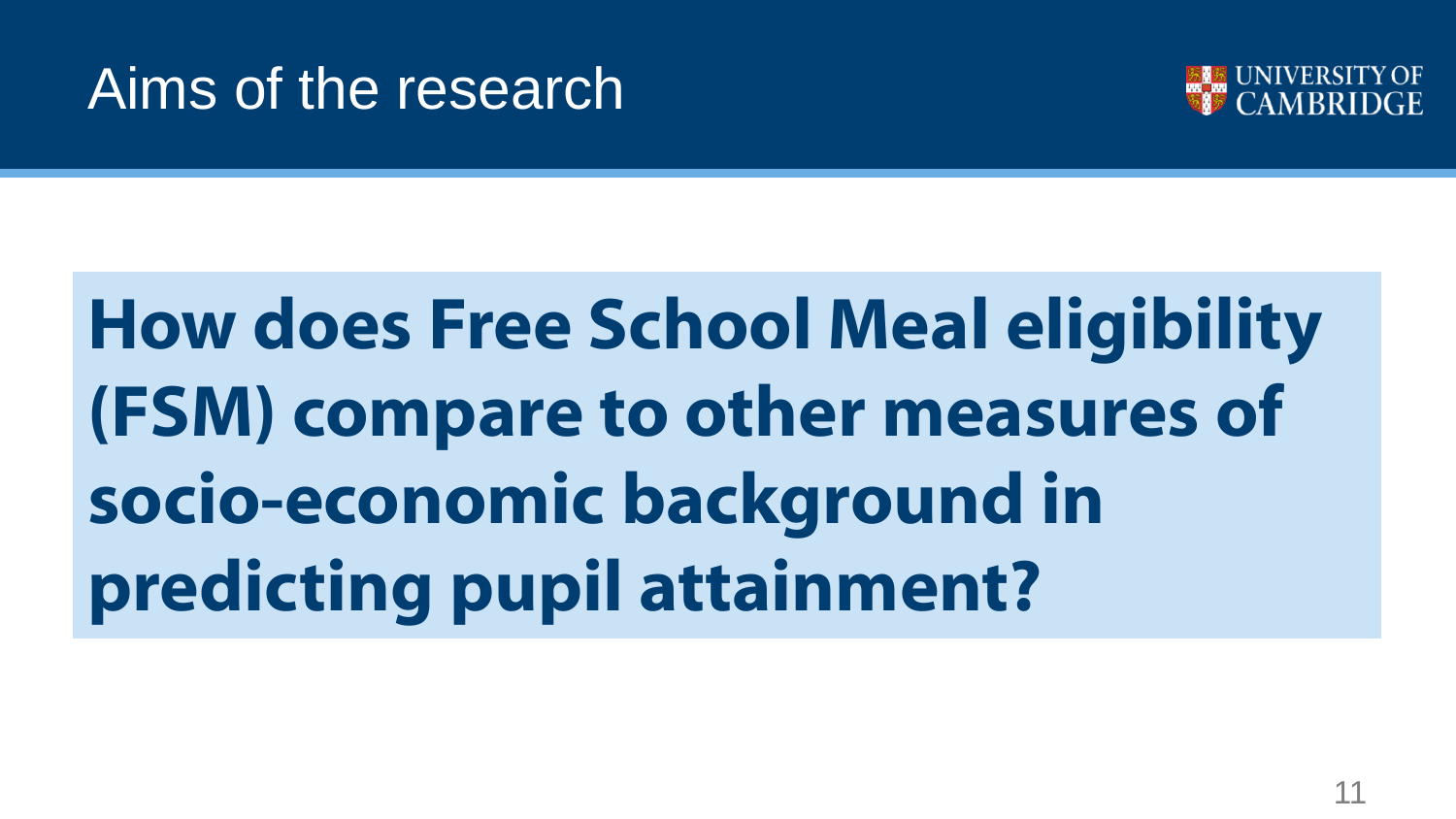



Draw on rich survey data to obtain a range of measures of socio-economic background not commonly available in administrative data

Explore their relative predictive power in relation to pupil attainment, as well as the practicality of potentially using them instead of FSM eligibility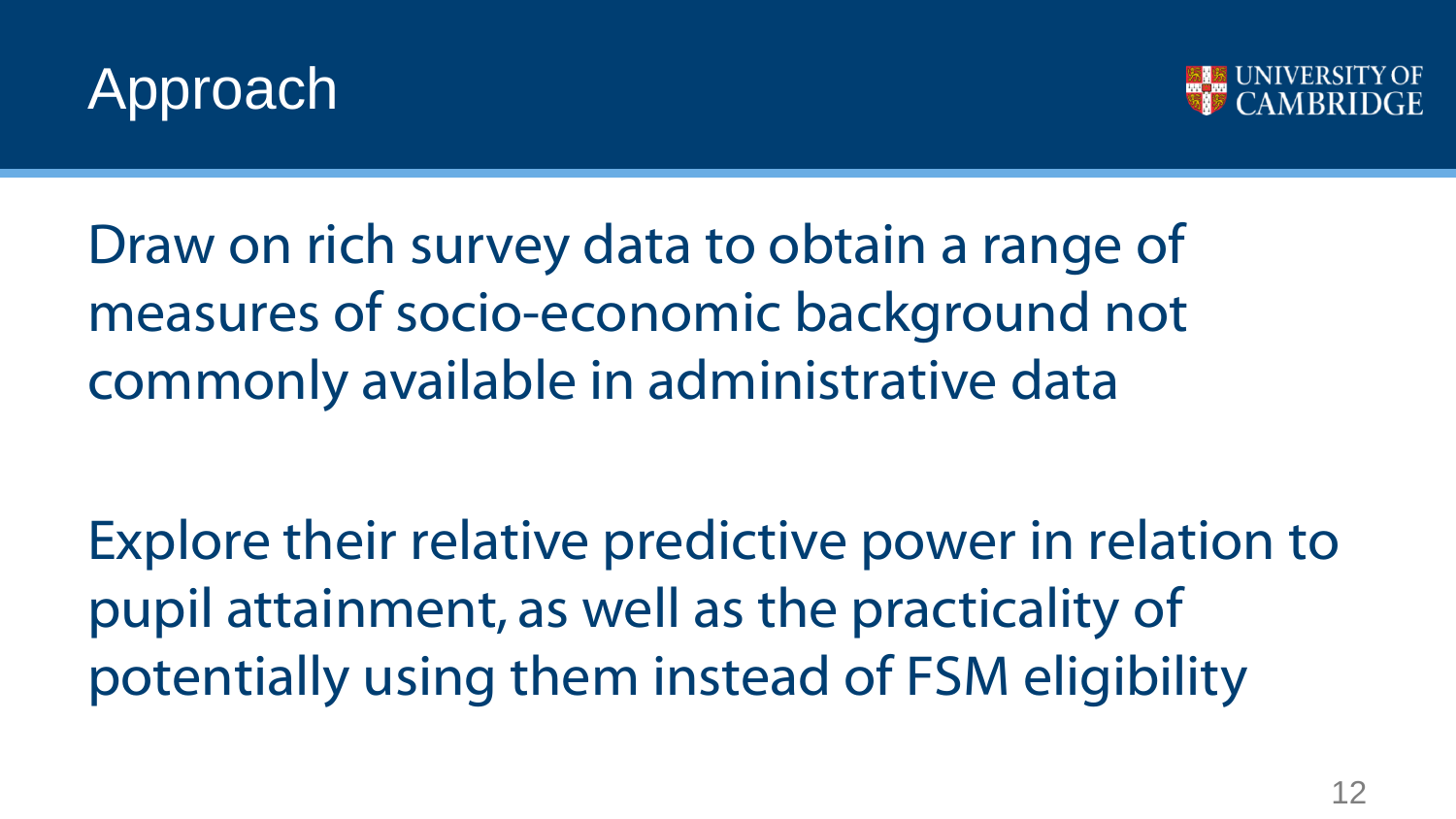## Data & Samples



## **Primary School**

Millennium Cohort Study (MCS)

### **+** Matched records from the National Pupil Database

**+**

Administrative data from Census

**Estimation sample: 5,456 pupils**

## **Secondary School**

Longitudinal Study of Young People in England (LSYPE1)

#### **+**

Matched records from the National Pupil Database

#### **+**

Administrative data from Census

#### **Estimation sample: 12,678 pupils**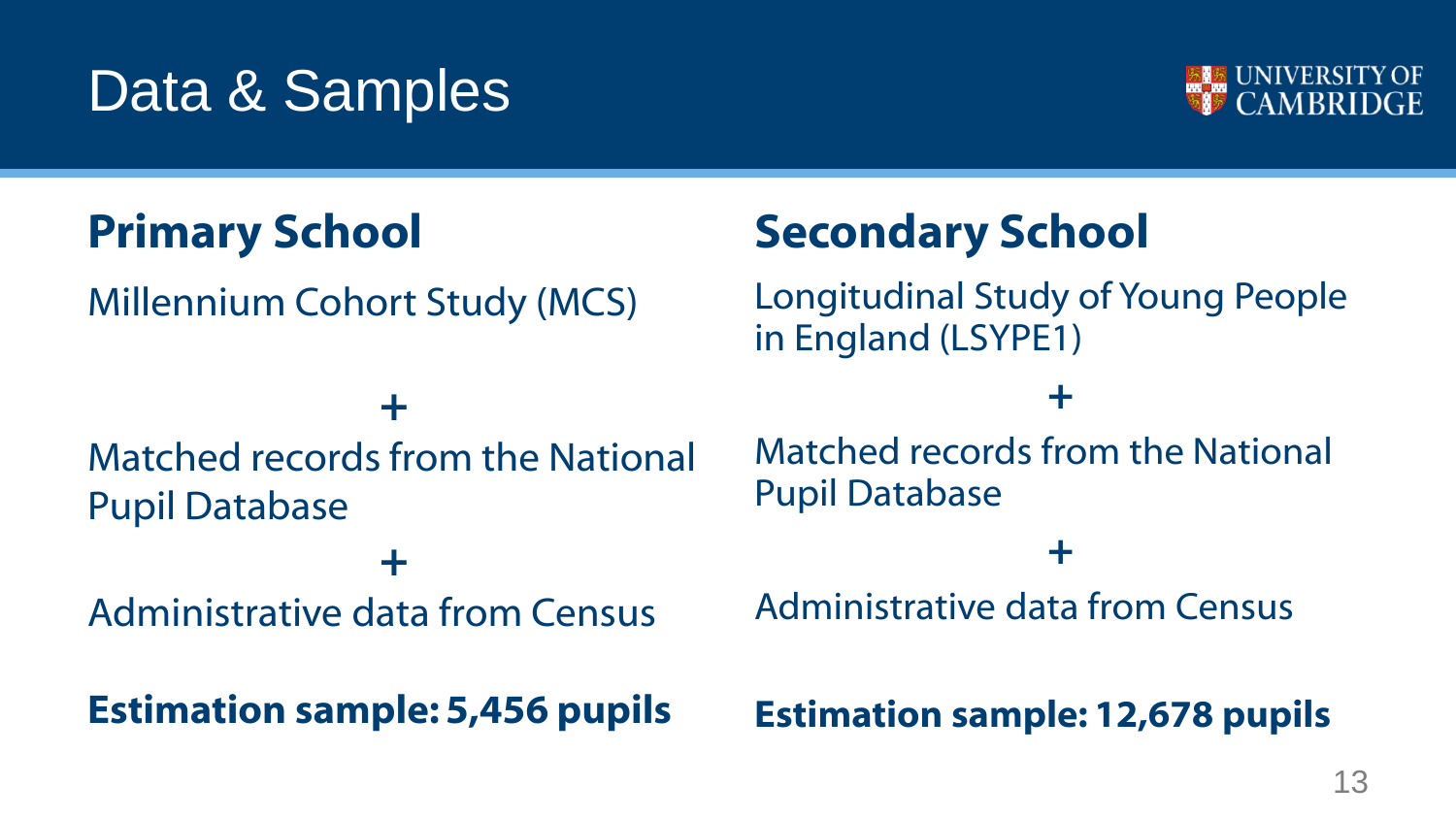Measures: socio-economic background



## **Causal factors**

Parental qualifications/education Parental employment Household income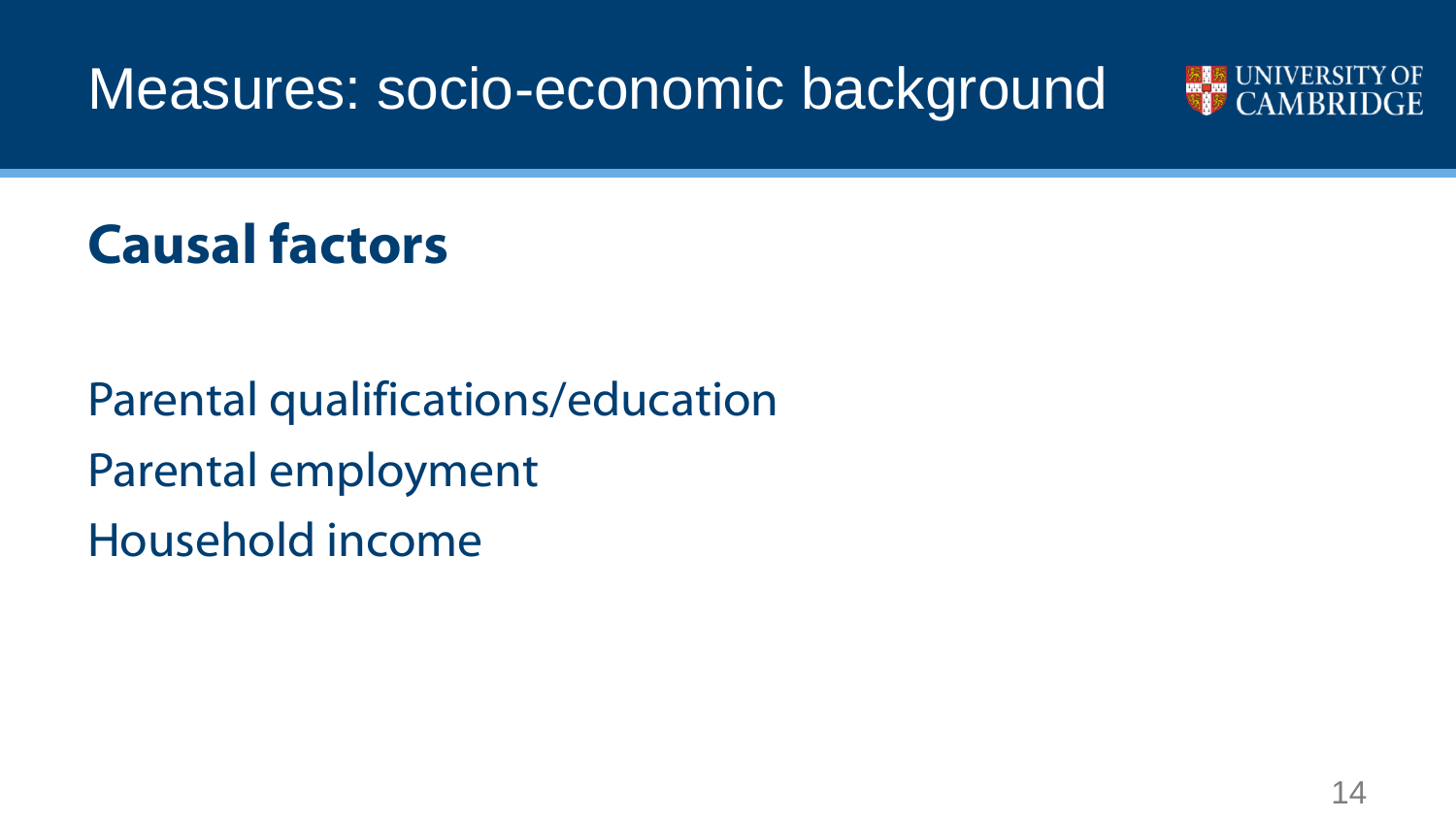## Measures: socio-economic background



# **Proxies Individual**

FSM eligibility Household characteristics

# **Neighbourhood**

Index of deprivation affecting children, IDACI Index of multiple deprivation Proportion top occupations

Proportion with HE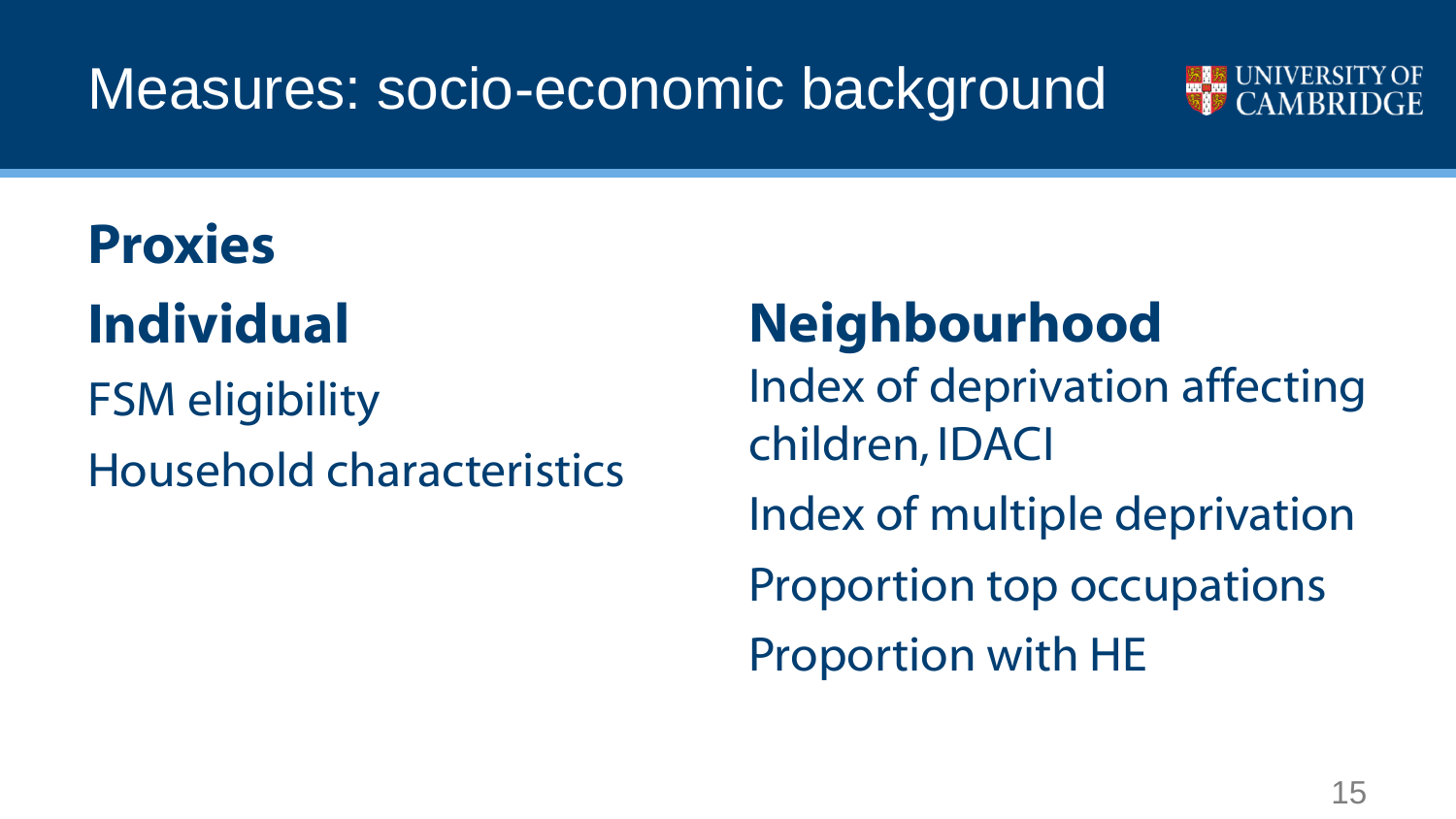# Accounting for:



## **Individual characteristics**

Demographics (ethnicity, quarter of birth, …, ) Region Urban/Rural

### **School characteristics**

Type Contextual Value Added score – 'quality proxy' Proportion with special educational needs Proportion who speak English at home Proportion eligible for FSM in school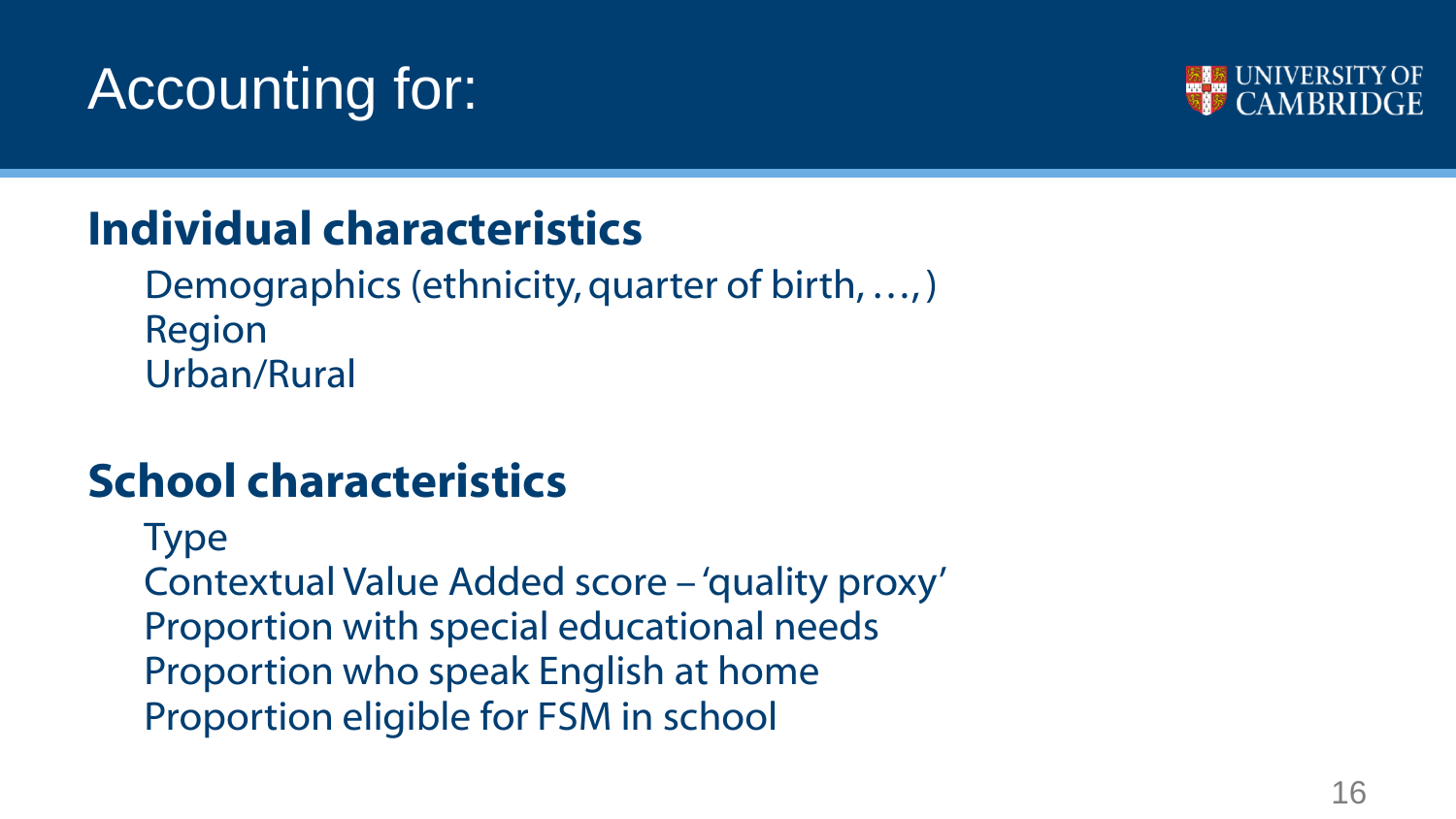Measures: pupil attainment outcomes



#### **Primary school**

Assessments at age 11

Maths and English scores/ levels 1 level  $= 2$  years of progress

#### **Secondary school**

Assessments at age 16 (GCSE)

Total score (capped to the best 8 qualifications)

 $A^*=$  58 pts; A = 52 pts; B = 46 pts...



| <b>Score</b>                | <b>Mean</b> | Standard<br><b>Deviation</b> | Min | <b>Max</b> |
|-----------------------------|-------------|------------------------------|-----|------------|
| <b>Estimation</b><br>sample | 4.9         | 0.7                          | 2.5 | 6.5        |

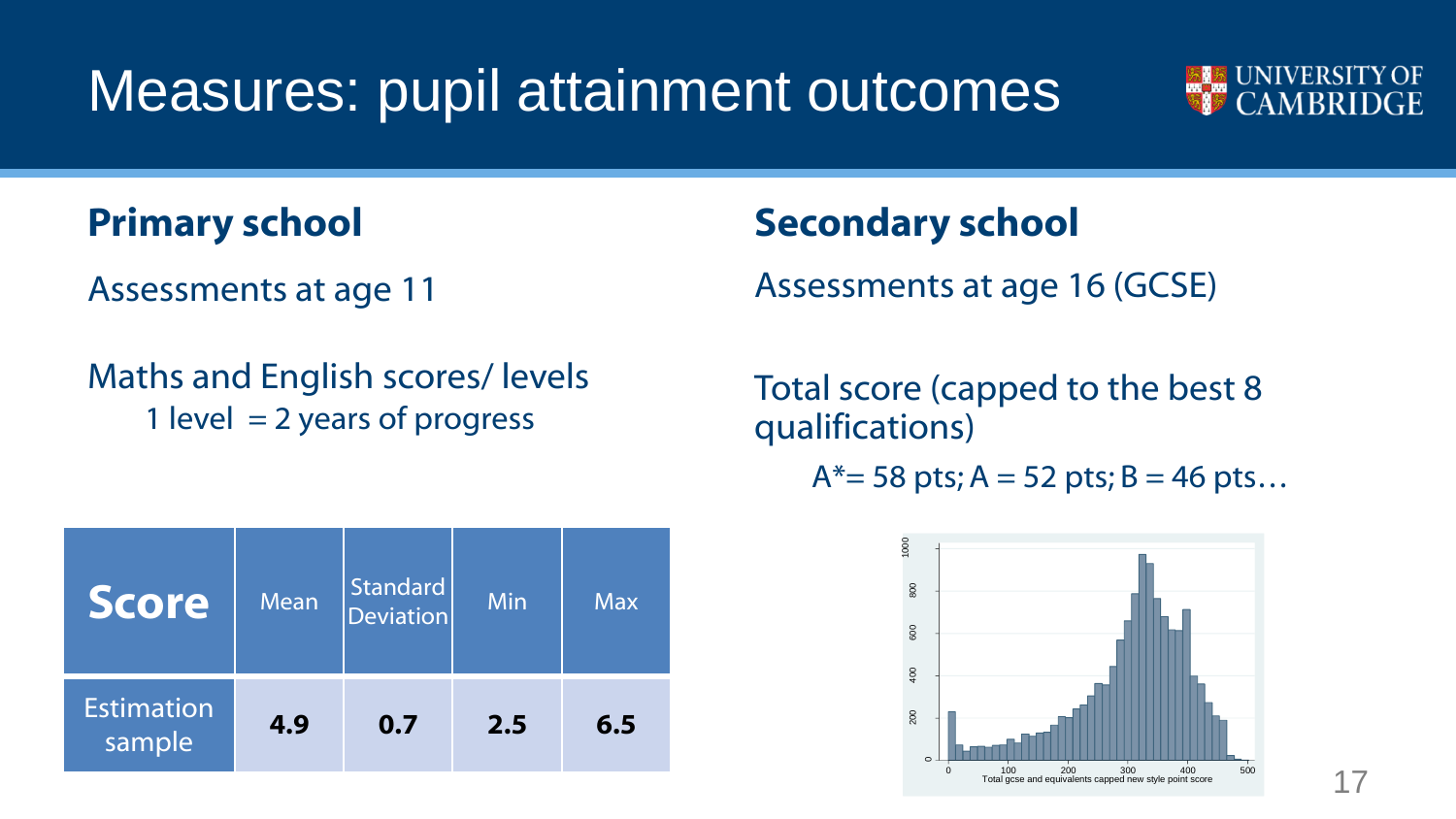## Multi-level modelling approach



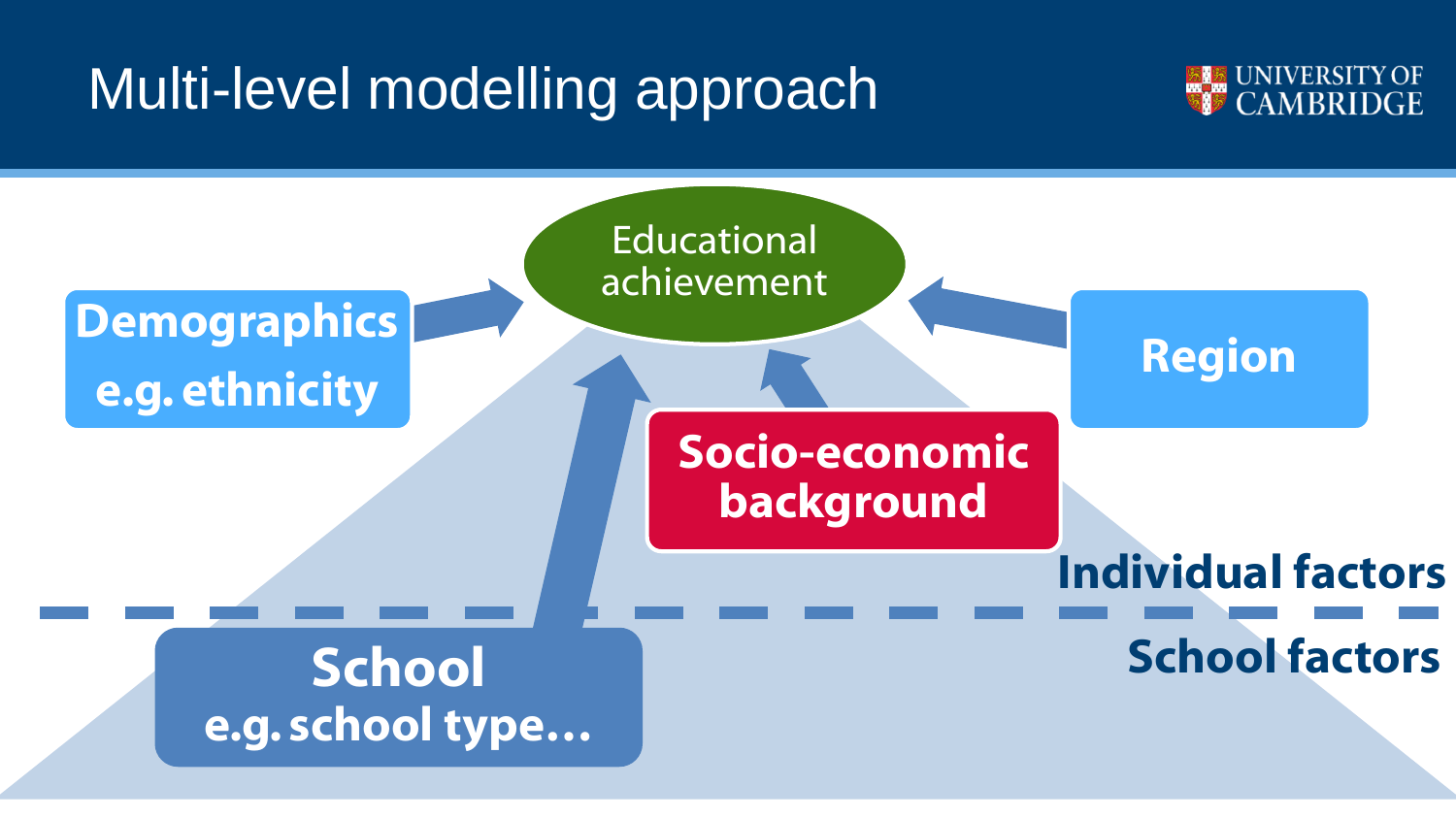# Results approach



Focus on the explained variance in pupil attainment by each causal or proxy measure of socio-economic background

Explore the identified attainment gap for each of the measures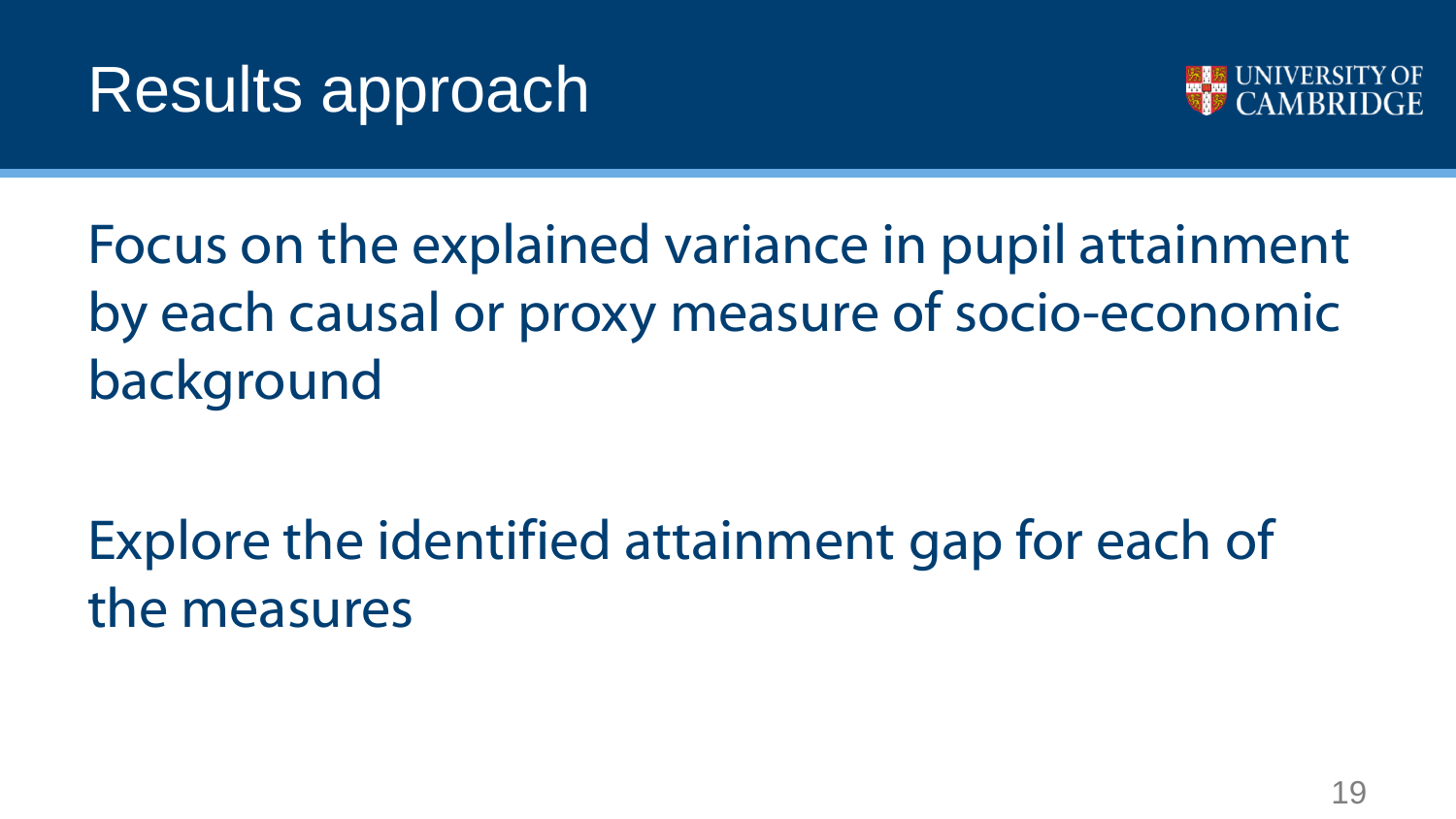## Results – individual measures



#### **Proportion explained variance at the individual level**

| <b>Measure</b>                           | <b>Primary</b><br><b>School</b> | <b>Secondary</b><br><b>School</b> |
|------------------------------------------|---------------------------------|-----------------------------------|
| <b>FSM-ever eligibility</b>              | 14.85%                          | 23.31%                            |
| FSM-number of years of eligibility       | 15.01%                          | 23.44%                            |
| <b>Highest household occupation</b>      | 18.92%                          | 25.62%                            |
| Highest household qualification          | 17.69%                          | 25.77%                            |
| Household employment                     | 13.25%                          | 22.54%                            |
| Household income                         | 16.06%                          | 20.61%                            |
| <b>Further household characteristics</b> | 16.46%                          | 24.30%                            |
| Neighbourhood: IDACI                     | 12.86%                          | 20.83%                            |
| Neighbourhood: occupations               | 13.60%                          | 21.07%                            |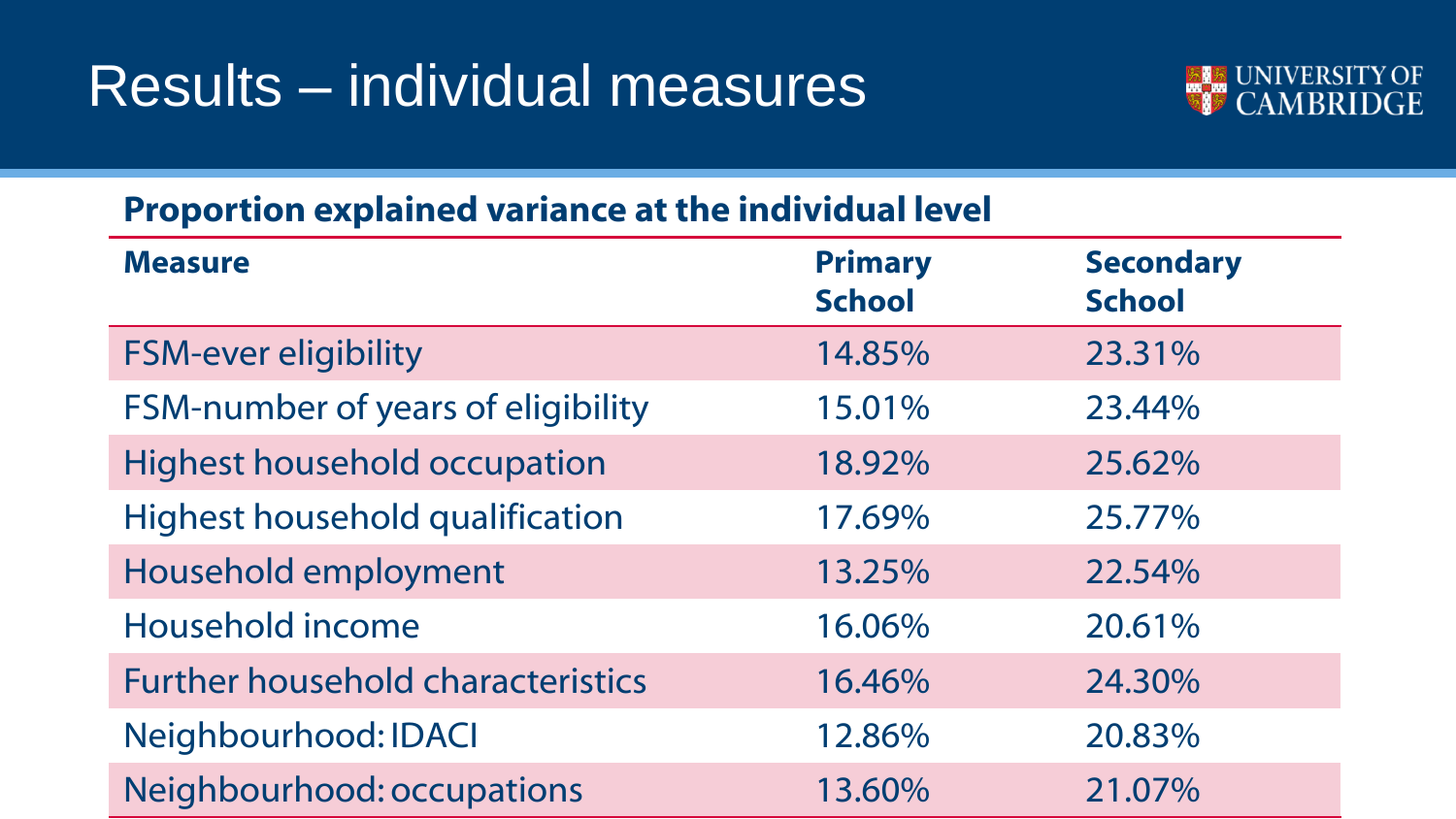# Focusing in: FSM-ever6



#### **Primary school**

14.85% of variance explained

Being eligible for FSM at any point in primary school associated with a difference of 0.32 in the age 11 score,

This is equivalent to roughly 8 months of progress in primary school (to age 11).

#### **Secondary school**

23.31% of variance explained

Being eligible for FSM at any point in the 5 years preceding secondary exams is associated with a 56 point reduction in the secondary school score.

This is equivalent to one letter grade lower on 7 GCSE exams, or a full GCSE at A\* extra for non-FSM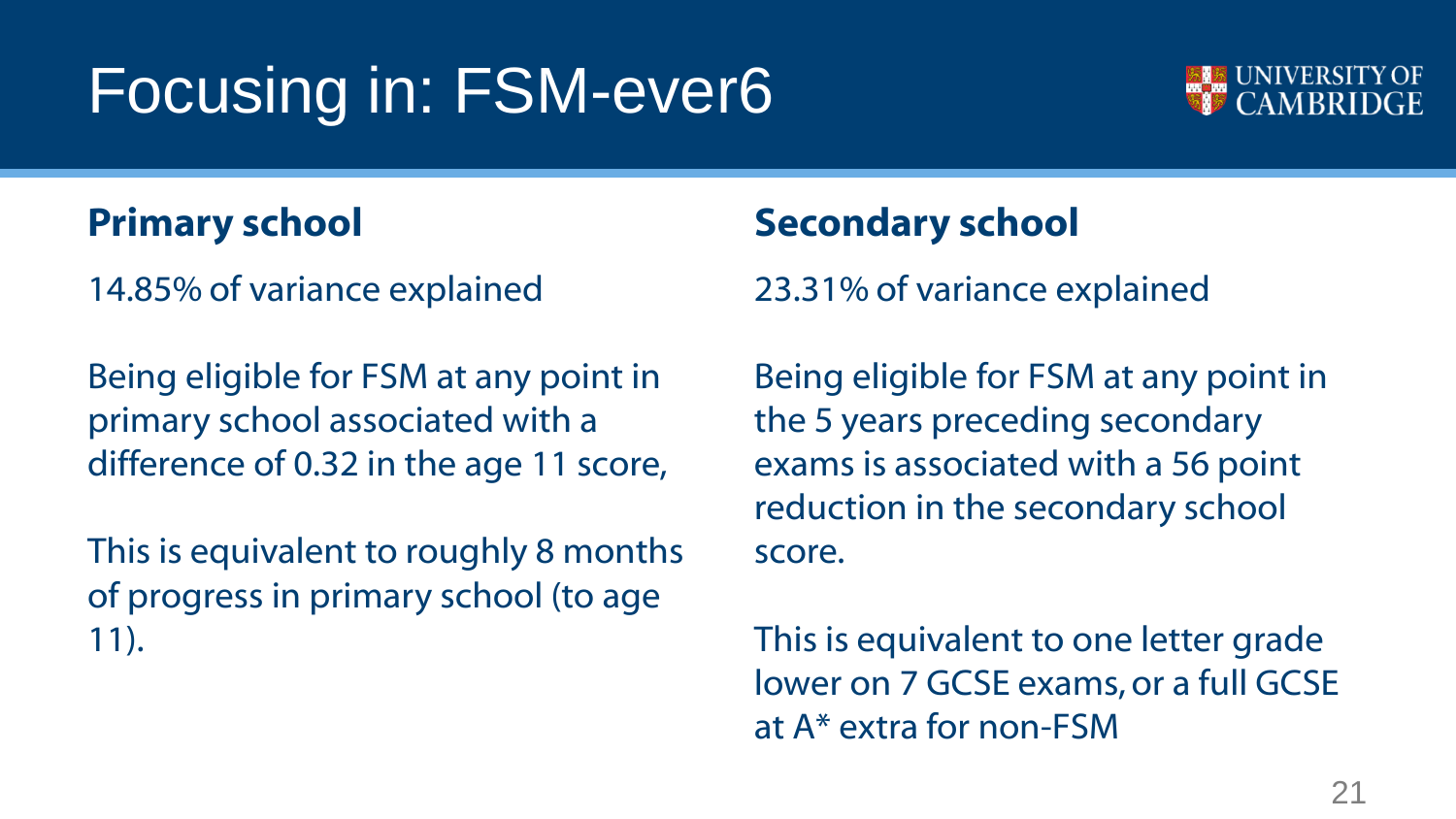# Focusing in: household income



#### **Primary school**

16.06% variance explained

Every additional £1000 of annual household income is associated with an increase of 0.01 in the age 11 levels attained

E.g. A child in a household earning £20,000 annually will achieve roughly 2.5 months less progress than a child in a family earning £30,000/year.

#### **Secondary school**

20.61% of variance explained

Every additional £1000 of annual household income is associated with an increase of 0.547 points in the secondary school score.

Eg.: A pupil in a household earning £35,000/year will achieve a mark of one letter grade higher (from C to B; or from B to A; ) on one exam, compared to household earning £20,000/year.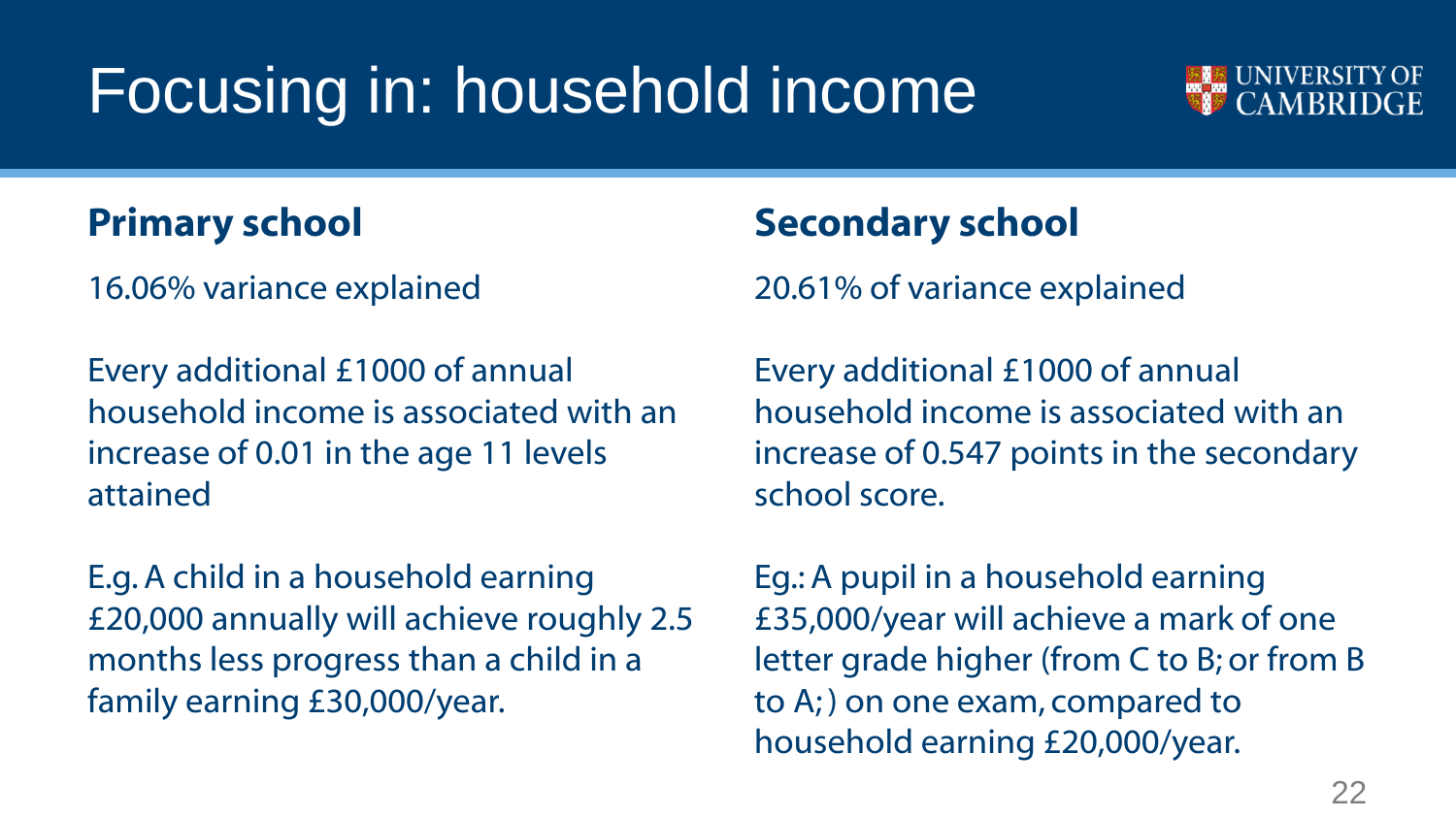# Focusing in: parental education



#### **Primary school**

17.69% of variance explained

Compared to households where at least one parent has a degree qualification, other qualifications are associated with attainment gaps of:

Upper-secondary 0.26 – 6 months Lower-secondary 0.37 – 9 months Primary 0.60 – 14 months

#### **Secondary school**

25.77% of variance explained

Compared to households where at least one parent has a degree qualification, other qualifications are associated with attainment gaps of:

Upper-secondary 38 points Lower-secondary 55 points Primary 81 points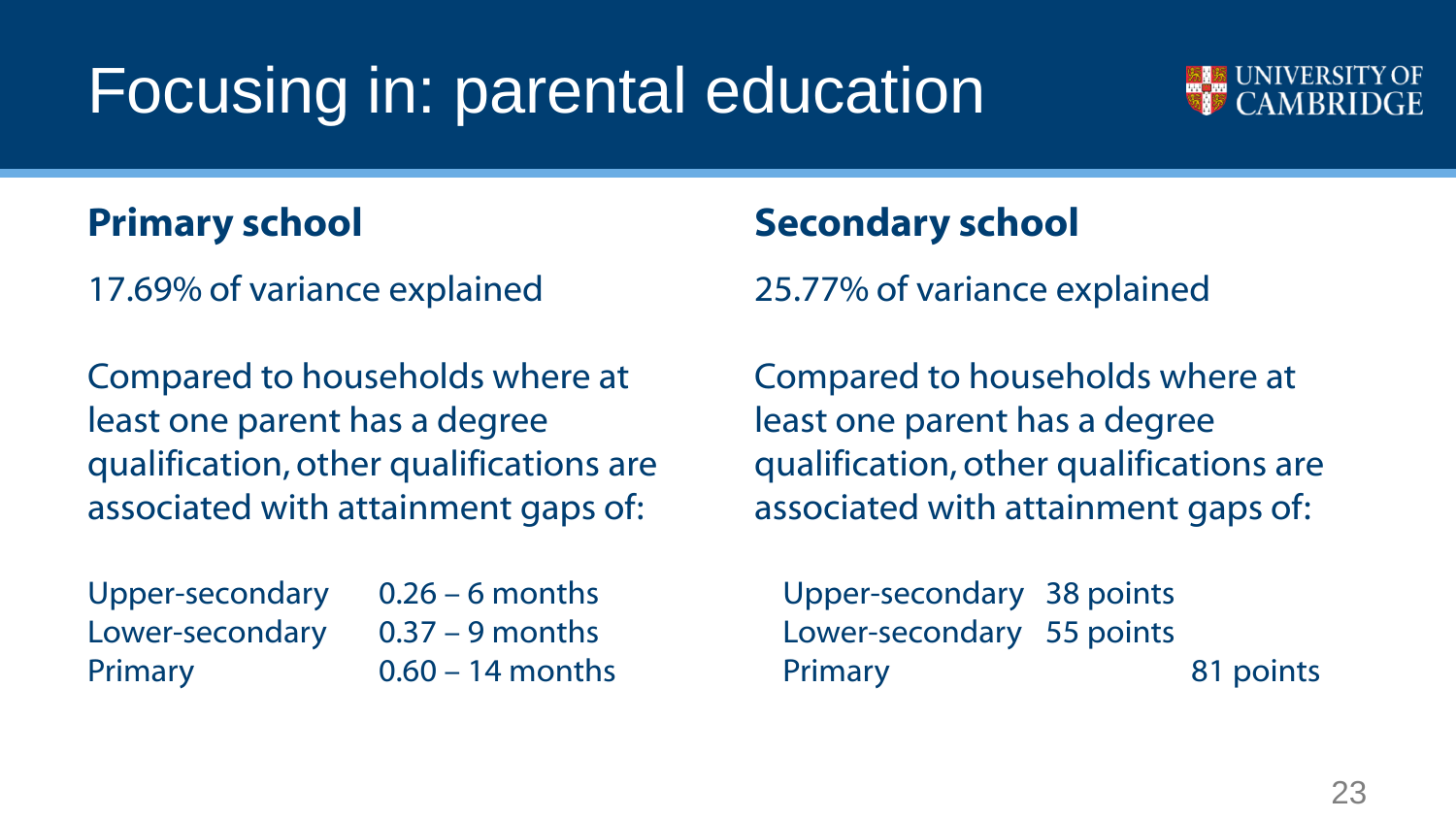# Focusing in: neighbourhood IDACI



#### **Primary school**

12.86% variance explained

There is a 0.48 difference in the primary school score between the least and the most deprived neighbourhoods, a difference of roughly half a level, or one year of progress

#### **Secondary school**

20.83% of variance explained

There is a 105.9 point difference in secondary school score between pupils from the least and from the most deprived neighbourhoods, approximately equivalent to two extra GCSEs (at A and A\*) compared to the most deprived neighbourhood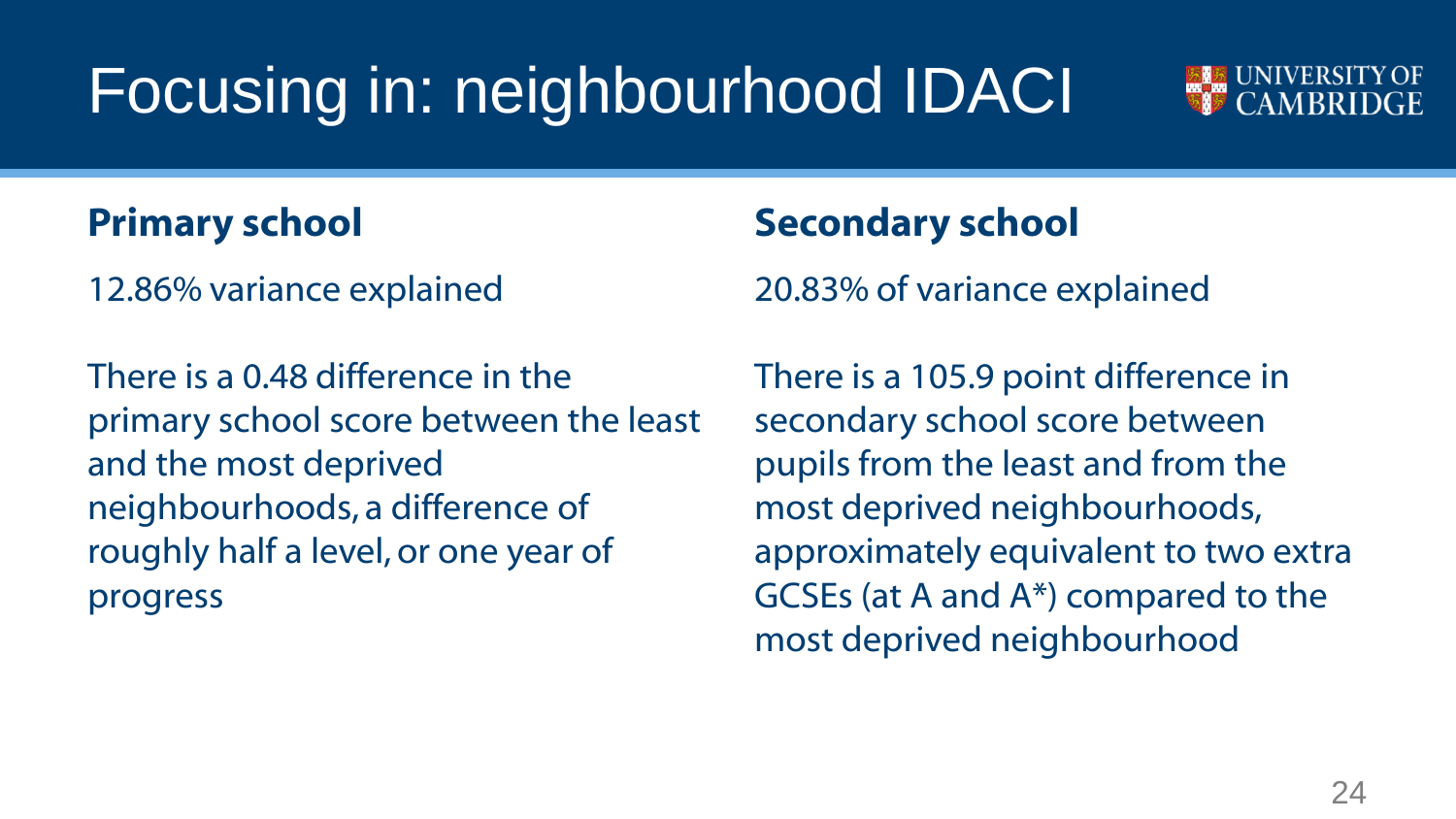# Re-focusing on the FSM result



Testing a measure of socio-economic background composed of **all available** 'causal' and 'proxy' measures, FSM eligibility retains its statistical significance

This highlights that it continues to capture an aspect of deprivation not identified through any other single measure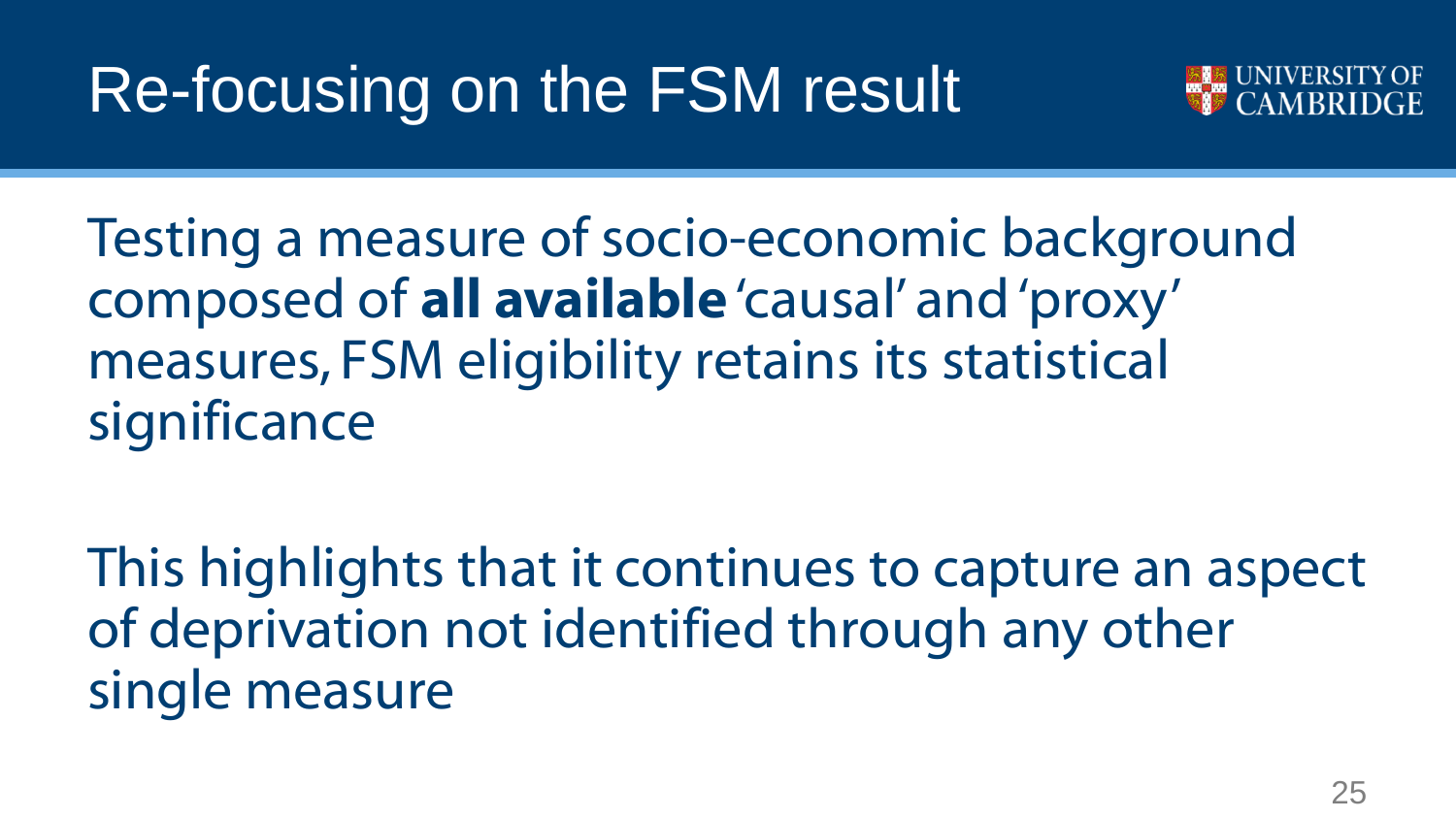



When comparing all measures and proxies of socioeconomic background, a large proportion of conclusions stand for both primary and secondary school attainment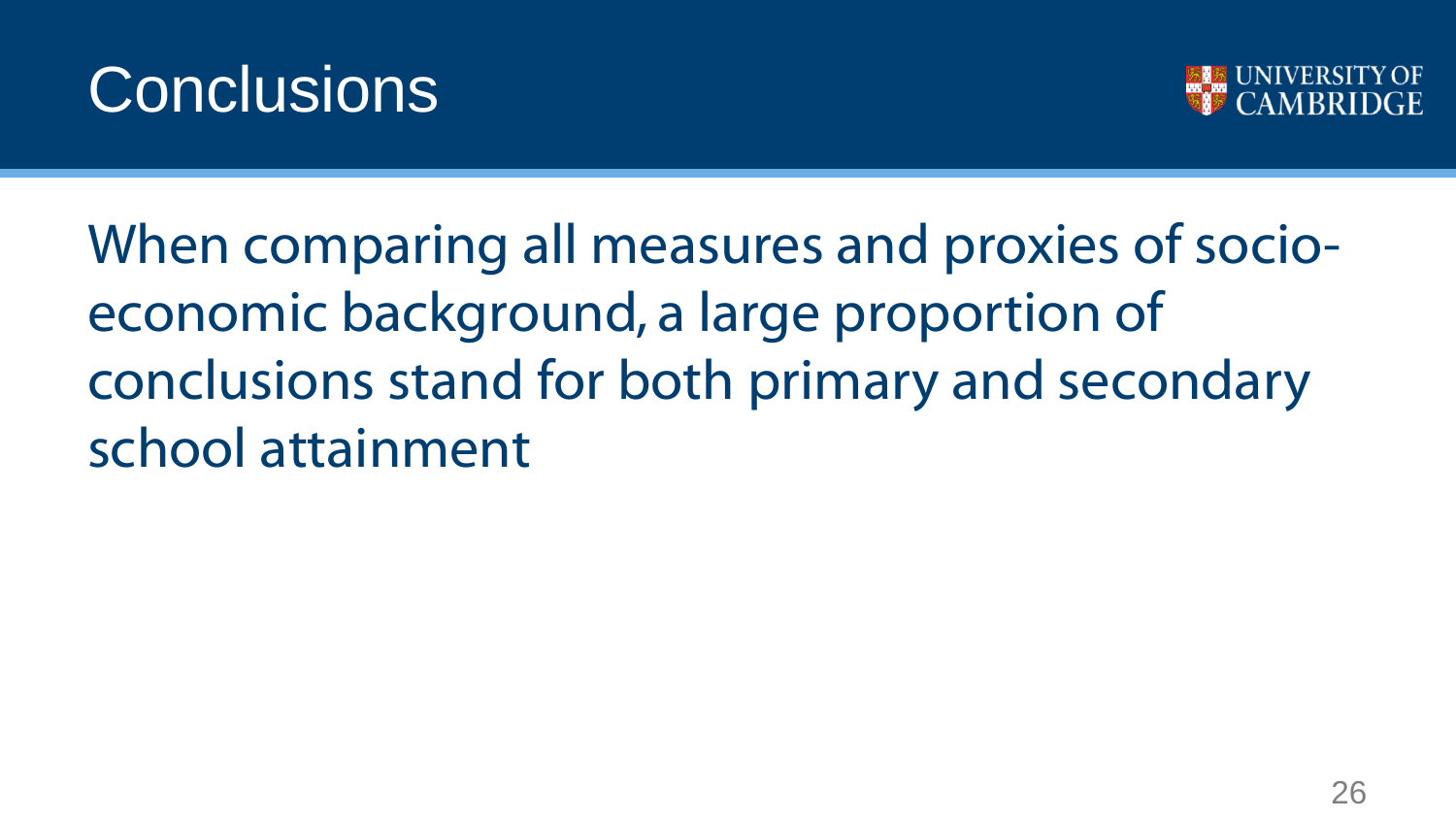



Parental qualifications, parental occupations and household characteristics perform better than FSM**eligibility** 

However, at-scale collection of this information is impractical and difficult in the system

Household income performs better at primary than at secondary level, but data quality concerns overwhelm all other considerations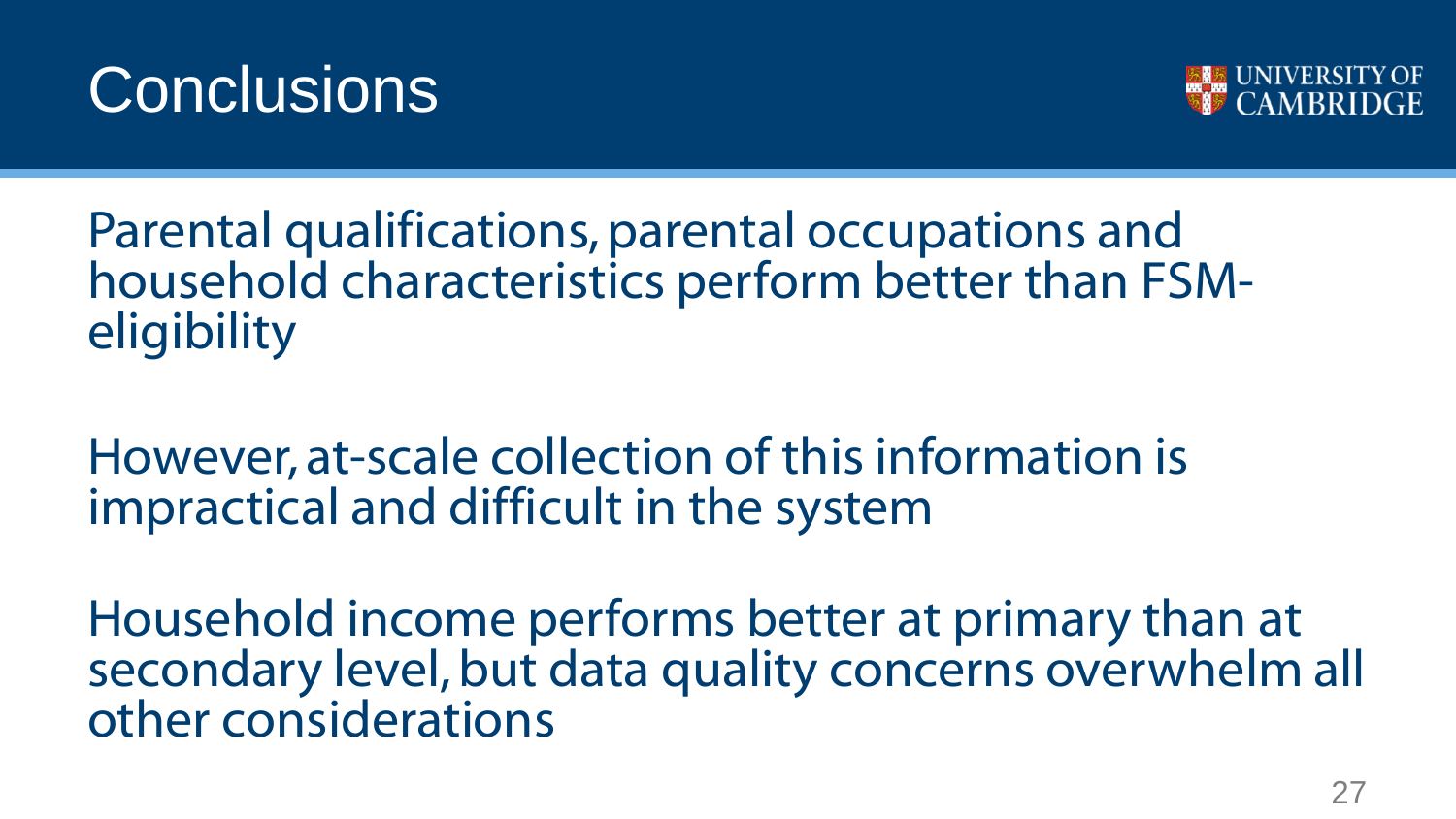



Neighbourhood measures perform worse than FSM**eligibility** 

They benefit from existing data collection structures

But suffer from the disadvantage of long time delays between data collection and potential use

They do not accurately capture high-density areas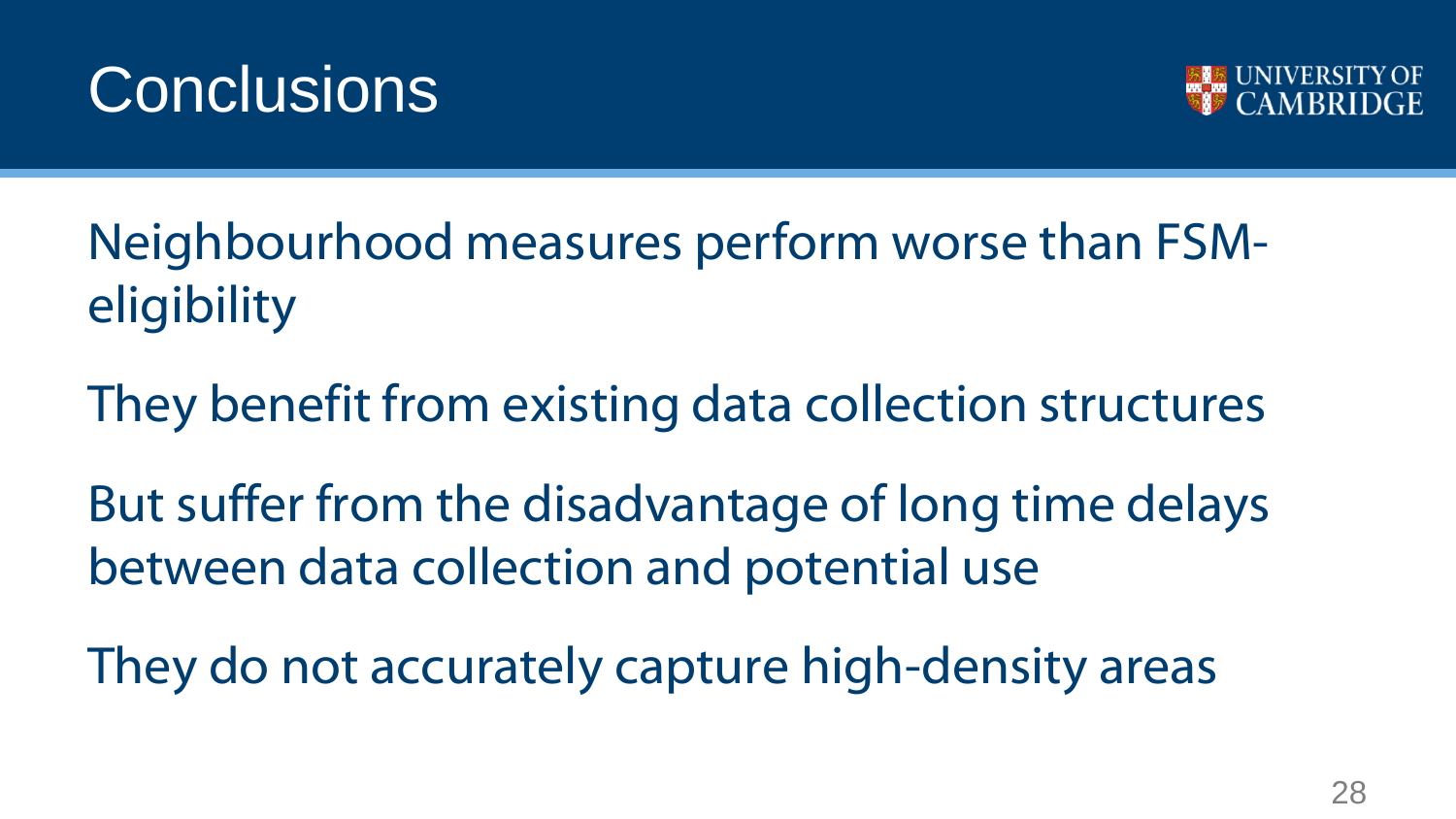



Free school meal eligibility (in its ever-6, or discrete number of years) remains a good (albeit imperfect) measure of socio-economic background in education

It continues to be used in the system

New evidence confirms it is also appropriate for use at the end of compulsory schooling, for efforts to increase higher education participation for the most disadvantaged.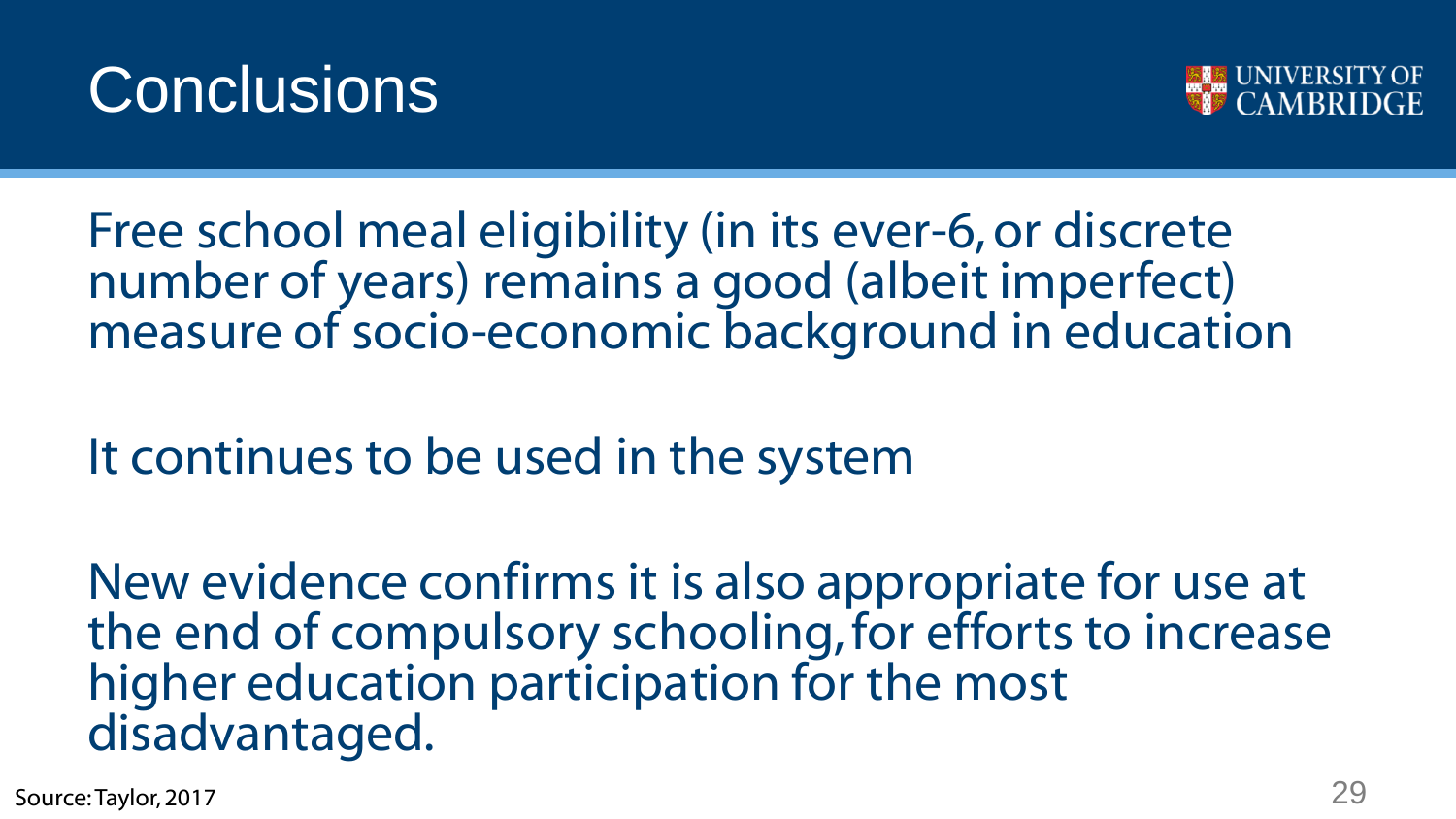

# Thank you

Questions